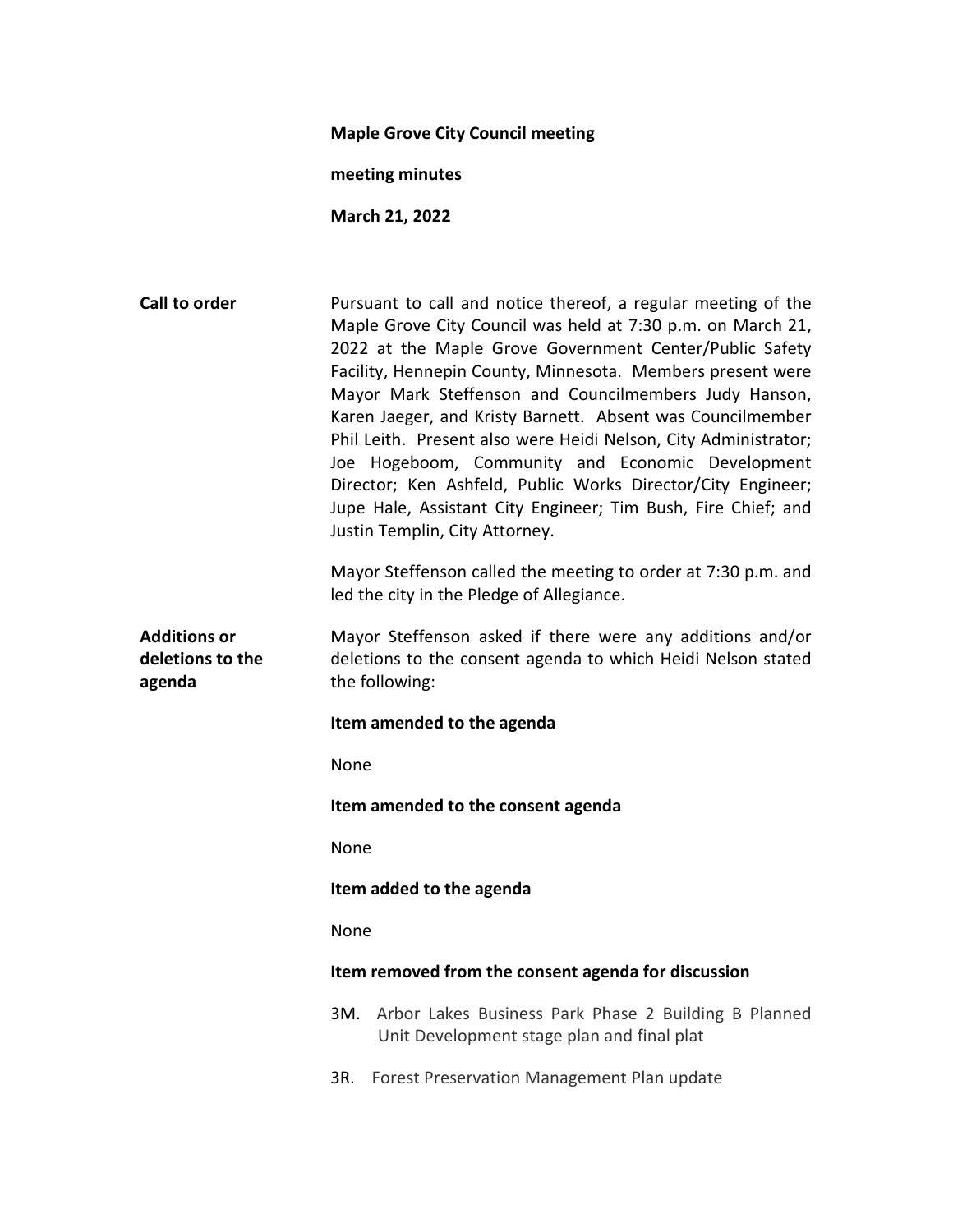> 3FF. Surplus or expired body armor and helmet donation to the defenders of Ukraine

Consent items The following consent items were presented for Council's approval:

#### **MINUTES**

A. Regular meeting – March 7, 2022

#### HUMAN RESOURCES ITEMS

B. Amendments to personnel policy manual

Motion to approve amendments to the personnel policy manual with an effective date of March 22, 2022 as follows:

- Amend article 16: sick leave
- Amend article 58: advance resignation notice program
- Add article 60: background check policy
- C. Appointment of city prosecutor

Motion to approve the appointment of Andrew Draper to the position of city prosecutor in the Administration Department at an annual salary of \$120,427.84, effective April 4, 2022 subject to a twelve-month probationary period. All required screenings and background checks have been successfully completed.

D. Appointment of executive assistant to city administrator

Motion to approve the appointment of Teri Odland to the position of executive assistant to the city administrator in the Administration Department at an annual salary of \$66,381.12, effective March 22, 2022 subject to a twelve-month probationary period. All required screenings and background checks have been successfully completed.

E. Appointment of light equipment operator

Motion to approve the appointment of Perry Helgesen to the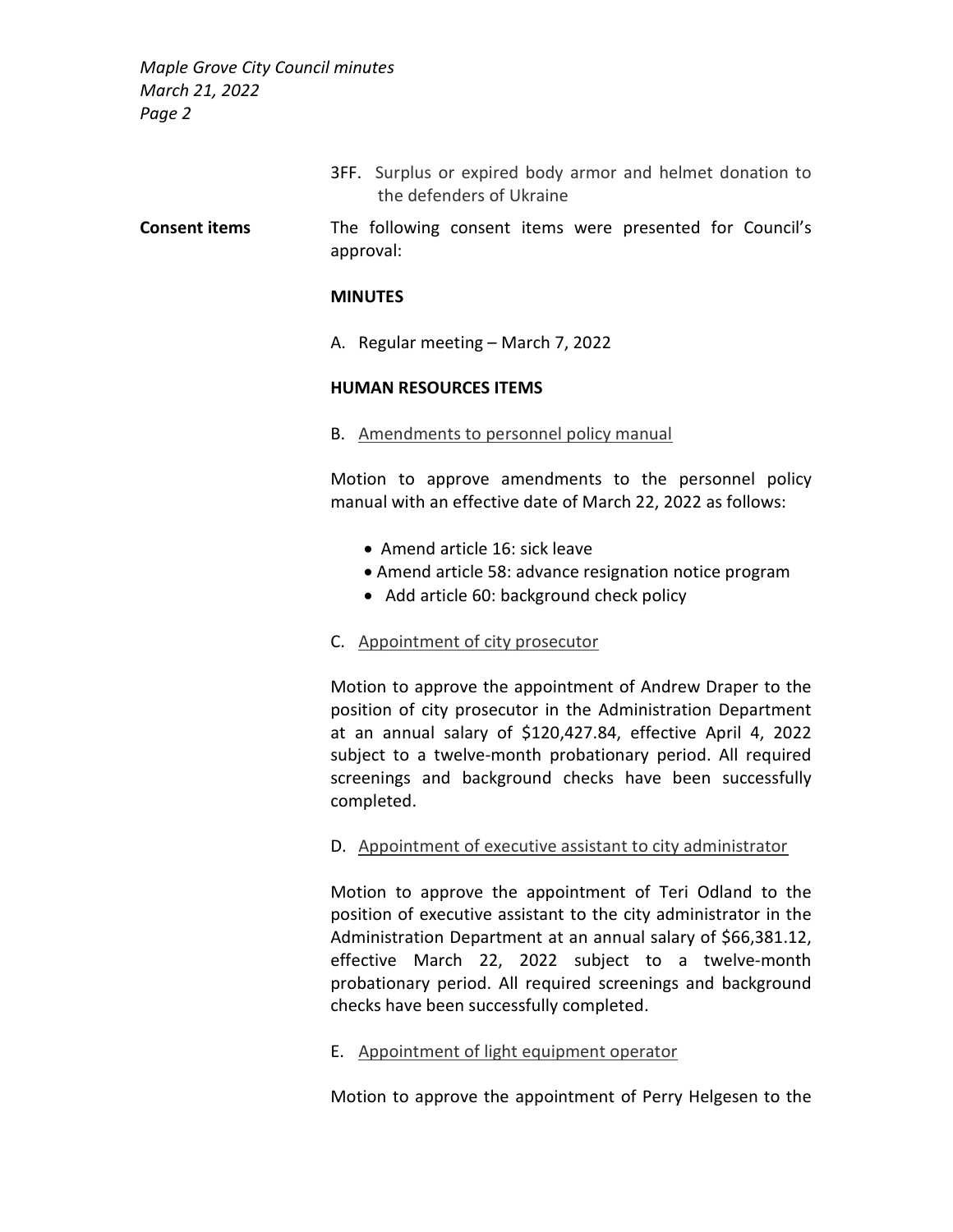> position of light equipment operator in the Public Works Department at an annual salary of \$47,919.04, effective March 22, 2022 subject to a twelve-month probationary period. All required screenings and background checks have been successfully completed.

# F. Appointment of light equipment operator

Motion to approve the appointment of Rolland Makesroomforthem to the position of light equipment operator in the Public Works Department at an annual salary of \$47,919.04, effective March 22, 2022 subject to a twelvemonth probationary period. All required screenings and background checks have been successfully completed.

# G. Appointment of police officer

Motion to approve the appointment of Flavio Becerra to the position of police officer in the police department at an annual salary of \$87,877.92 based off of the 2022 pay schedule of the police union contract, effective April 5, 2022 subject to a twelve-month probationary period. All required screenings and background checks have been successfully completed.

# H. Appointment of police officer

Motion to approve the appointment of Benjamin Buchin to the position of police officer in the police department at an annual salary of \$87,877.92 based off of the 2022 pay schedule of the police union contract, effective April 5, 2022 subject to a twelve-month probationary period. All required screenings and background checks have been successfully completed.

# I. Appointment of police officer

Motion to approve the appointment of Trent Mitchell to the position of police officer in the police department at an annual salary of \$87,877.92 based off of the 2022 pay schedule of the police union contract, effective April 5, 2022 subject to a twelve-month probationary period. All required screenings and background checks have been successfully completed.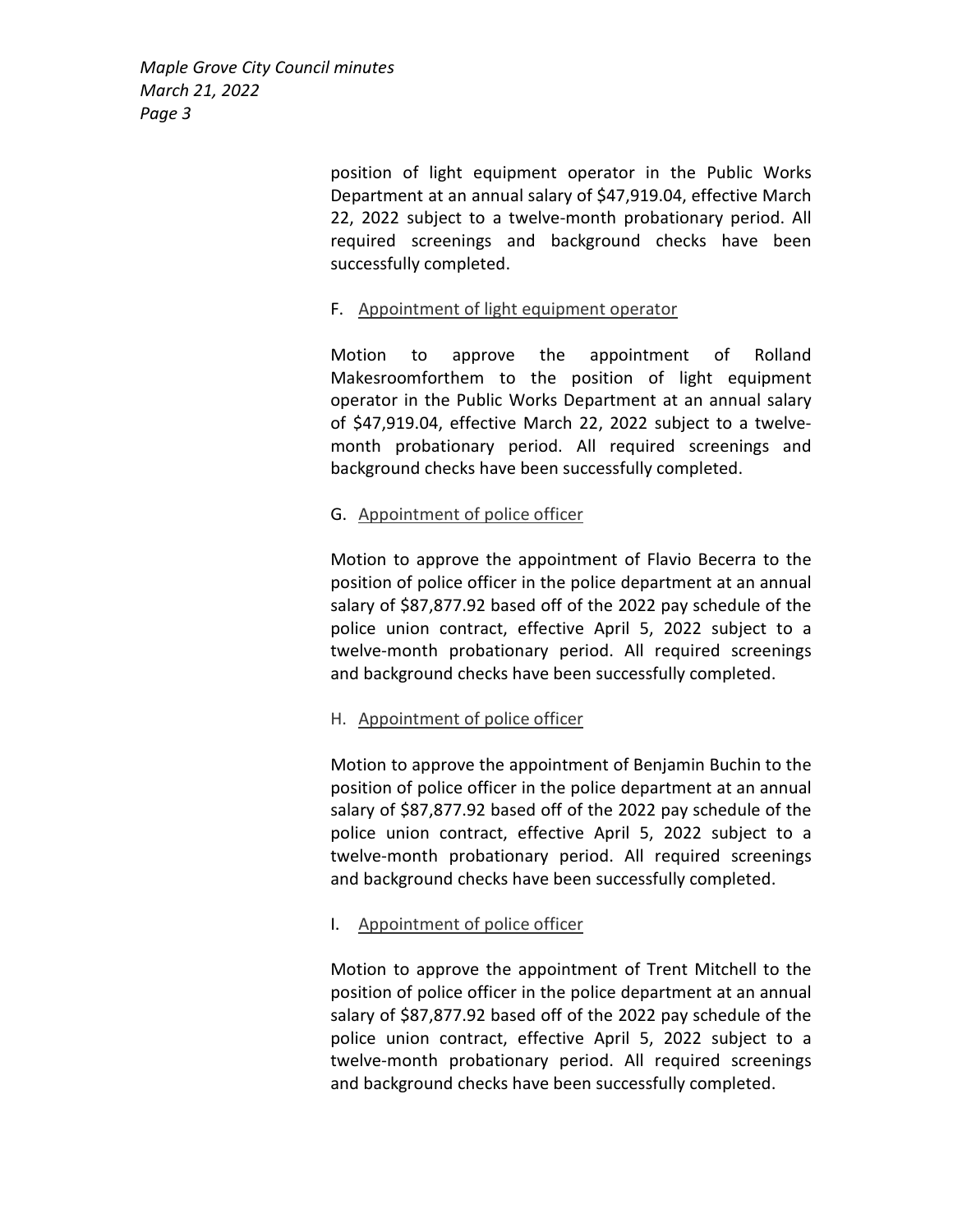### J. Appointment of police officer

Motion to approve the appointment of Troy Kemp to the position of police officer in the police department at an annual salary of \$93,589.60 based off of the 2022 pay schedule of the police union contract, effective April 5, 2022 subject to a twelve-month probationary period. All required screenings and background checks have been successfully completed.

# K. Appointment of police officer

Motion to approve the appointment of Conor Wollenzien to the position of police officer in the police department at an annual salary of \$82,513.60 based off of the 2022 pay schedule of the police union contract, effective April 5, 2022 subject to a twelve-month probationary period. All required screenings and background checks have been successfully completed.

# L. Recruitment approval for community service officer

Motion to authorize the recruitment for a new full-time community service officer (CSO) position in the Police Department and the reduction in part-time CSO hours and positions.

# COMMUNITY & ECONOMIC DEVELOPMENT ITEMS

M. Arbor Lakes Business Park Phase 2 Building B Planned Unit Development stage plan and final plat

This item was removed by Councilmember Jaeger for discussion.

N. Bottineau Ridge III local housing incentives account loan agreement

Motion to authorize the city administrator and economic development manager to execute a loan agreement with Bottineau Ridge III of Maple Grove, LP for the Metropolitan Council LHIA grant award.

O. Crocus Grove Planned Unit Development concept stage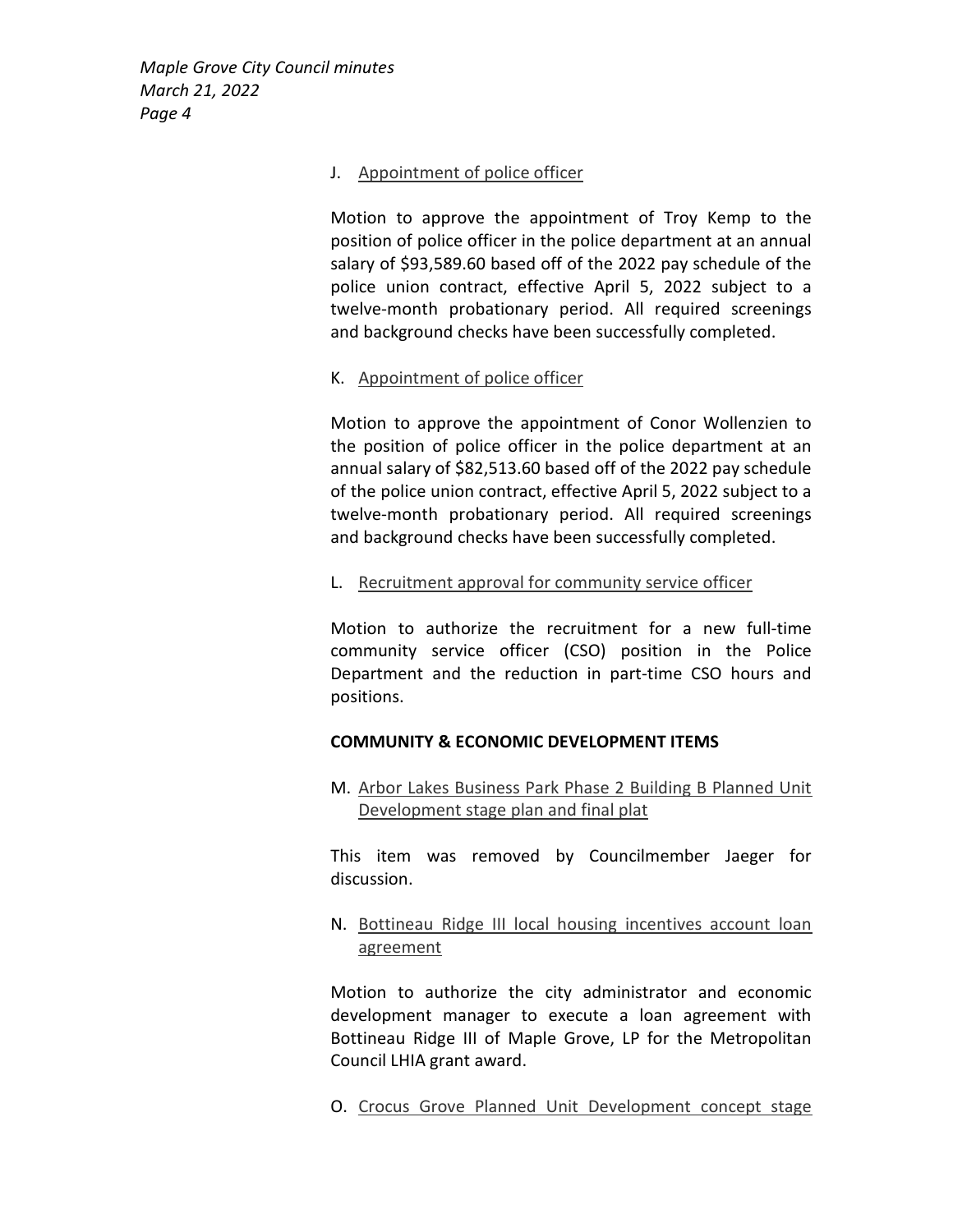# plan, development stage plan, preliminary plat, rezoning and administrative lot division

Motion to accept the formal withdrawal of Crocus Grove Planned Unit Development concept stage plan, development stage plan, preliminary plat, rezoning and administrative lot division at the request of the applicant.

# P. Edgewater on Cook Lake final plat update

Motion to adopt Resolution No. 22-058 approving the final plat for Edgewater on Cook Lake.

# Q. Evanswood - Hill and Radintz administrative lot division update

Motion to approve Resolution No. 22-067 approving the updated requested administrative Hill and Radintz parcel division of parcel PID No. 06-119-22-44-0001.

# R. Forest Preservation Management Plan update

This item was removed by Councilmember Hanson for discussion.

# S. Fox Briar Ridge East final plat

Motion to adopt Resolution No. 22-059 approving the Fox Briar Ridge East final plat.

T. Weston Commons 2nd Addition Planned Unit Development concept stage plan, development stage plan, rezoning, preliminary and final plat

Motion to table the application for Weston Commons 2nd Addition until April 18, 2022, so they can continue reviewing their plans.

# ENGINEERING ITEMS

U. Edgewater on Cook Lake, Project No. 18-23 - award contract - Resolution No. 22-062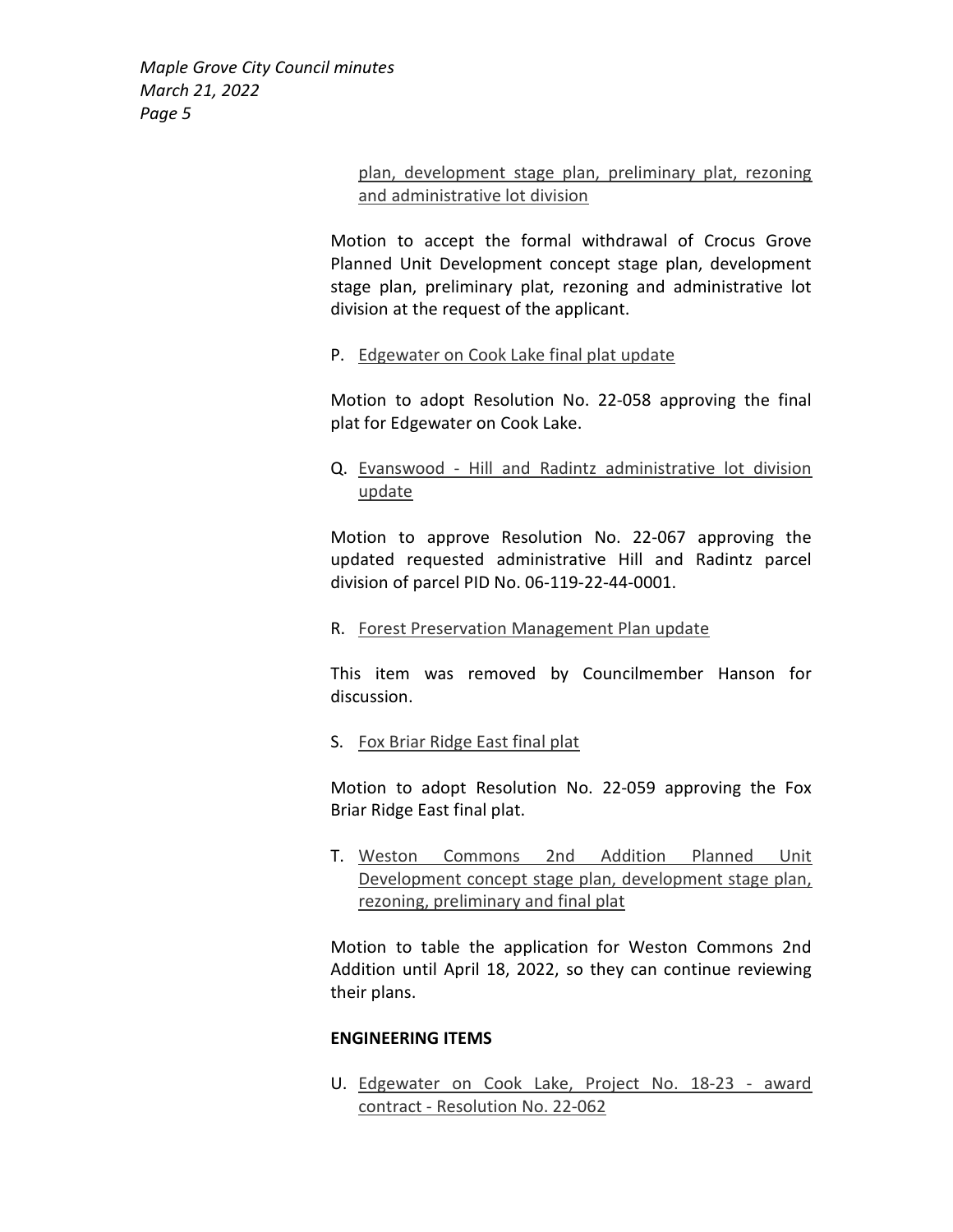> Motion to adopt Resolution No. 22-062 accepting bid for Edgewater on Cook Lake Project No. 18-23 and approving Developer's Agreement for Edgewater on Cook Lake, subject to final review by the city attorney and director of public works.

> V. Preparation of assessment rolls and assessment hearing establishment - Resolution No. 22-070

> Motion to adopt Resolution No. 22-070 ordering preparation of assessment rolls and establishing hearings for Project No. 19-10 Main Street Rehabilitation.

> W. Resolution of support for funding Highway 610 completion - Resolution No. 22-055

> Motion to adopt Resolution No. 22-055, a resolution in support of the city's Rebuilding America Infrastructure with Sustainability and Equity (RAISE) transportation grant application for funding of the Highway 610 completion between TH 610 and CSAH 30.

> X. Resolution of support for funding TH 169/Elm Creek Boulevard - Resolution No. 22-056

> Motion to adopt Resolution No. 22-056, a resolution in support of the city's application for funding through the Metropolitan Council's 2022 Regional Solicitation program.

Y. Special assessment adjustment - Resolution No. 22-068

Motion to adopt Resolution No. 22-068 adjusting special assessment as a result of Levy No. 21027.

Z. Special assessment cancellation - Resolution No. 22-065

Motion to adopt Resolution No. 22-065 cancelling special assessments on the following PID's.

> PID/Address Cancellation 31-119-22-34-0060/6236 Urbandale Lane North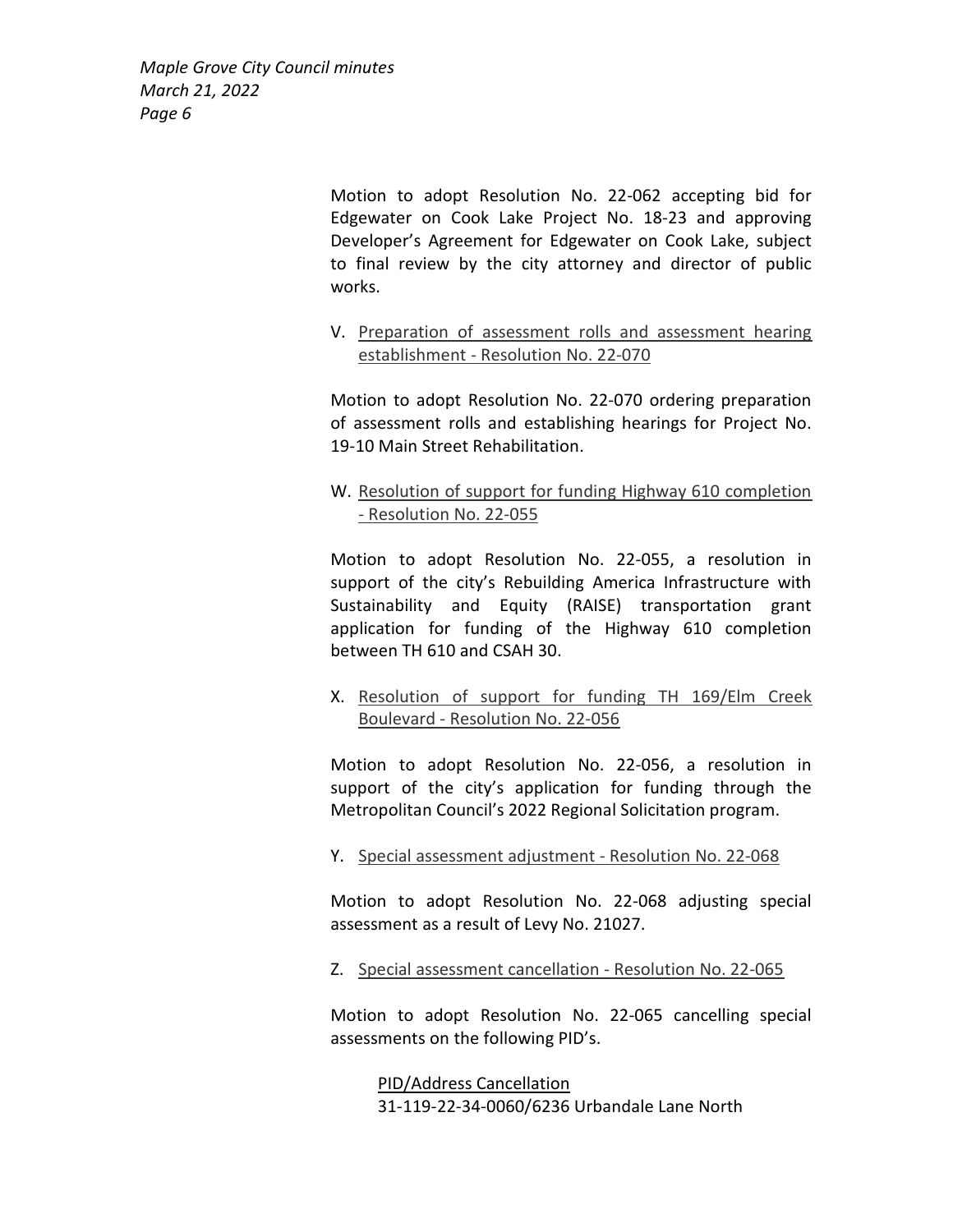> 31-119-22-34-0067/6224 Troy Lane North 31-119-22-34-0061/6240 Urbandale Lane North 31-119-22-34-0068/6121 Troy Lane North 31-119-22-34-0062/6282 Urbandale Lane North 31-119-22-34-0069/6213 Troy Lane North 31-119-22-34-0063/6250 Urbandale Lane North 31-119-22-34-0070/6225 Troy Lane North 31-119-22-34-0064/18430 62nd Place N 31-119-22-34-0071/6237 Troy Lane North 31-119-22-34-0065/6248 Troy Lane North 31-119-22-34-0072/6249 Troy Lane North 31-119-22-34-0066/6236 Troy Lane North

AA. Tricare 4th Addition Project No. 21-11 - Change Order No. 1

Motion to approve Change Order No. 1 to the Tricare 4th Addition Project No. 2021-11 in the amount of \$15,289.00.

### ADMINISTRATIVE ITEMS

BB. An ordinance amending Maple Grove City Code to add Section 4-25 defining terms and explaining applicable restrictions and requirements on caterers permits issued by the state under Minn. Stat. 340A.404, Subd. 12

Motion to adopt Ordinance No. 22-06 amending Maple Grove City Code to add Section 4-25 defining terms and explaining applicable restrictions and requirements on caterer's permits issued by the state under Minn. Stat. § 340A.404, Subd. 12.

Motion to adopt Summary Ordinance No. 22-06 for purpose of reducing publication costs.

CC. Professional services agreement for interim human resources director

Motion to enter into a professional services agreement with Melanie Mesko Lee to serve as interim human resources director for the City of Maple Grove.

DD. Purchase case management software for in-house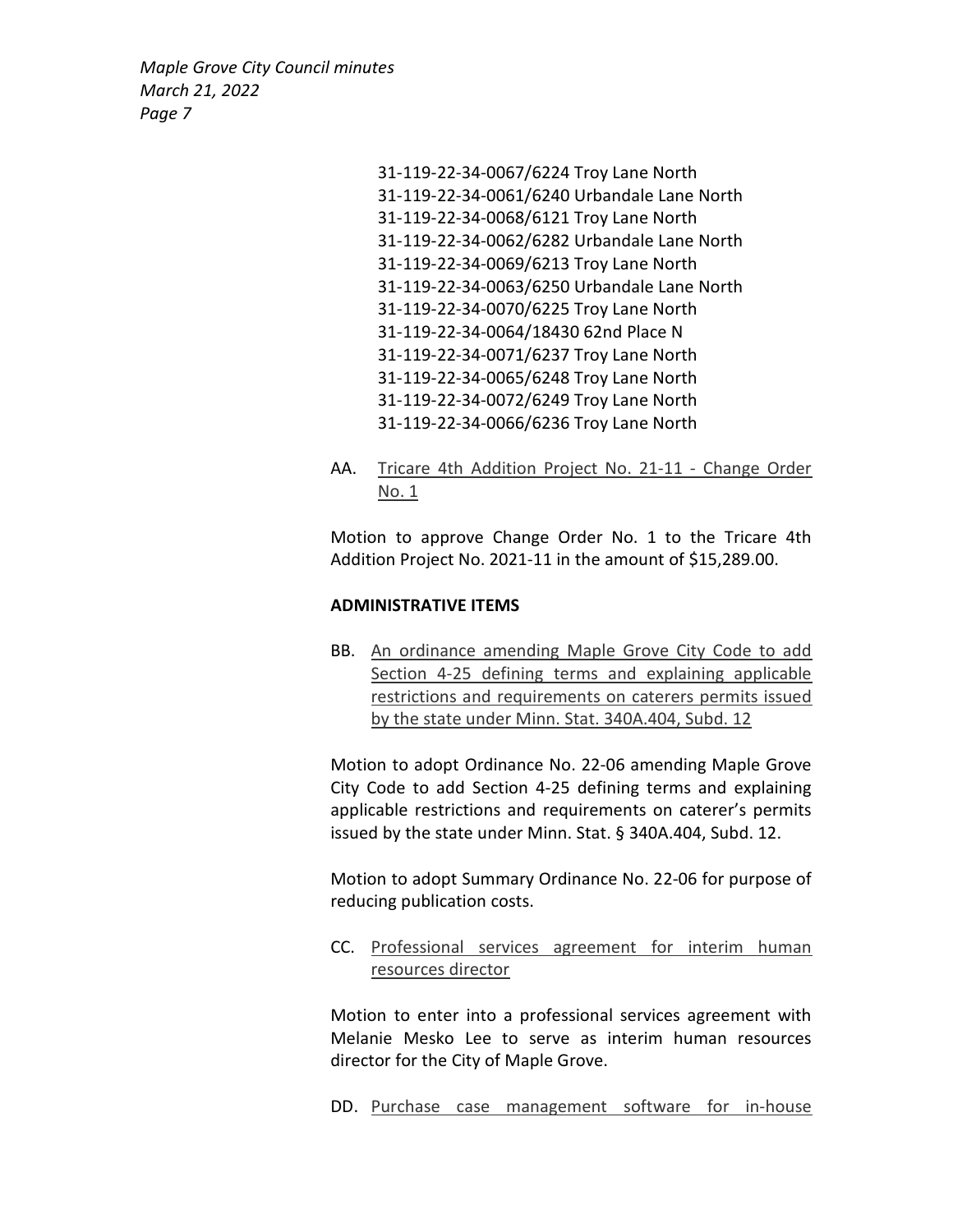#### prosecution

Motion to approve the purchase of LENS Case Management software to be used in the prosecution office for case management. Breakdown of costs below:

| Annual Licensing cost: \$7,712 |          |
|--------------------------------|----------|
| Installation:                  | \$11,880 |
| Hosted server:                 | \$2,000  |

EE. Resolution No. 22-057 establishing precinct boundaries and designating polling places

Motion to adopt Resolution No. 22-057 establishing precinct boundaries within the City of Maple Grove and designating polling locations.

FF. Surplus or expired body armor and helmet donation to the defenders of Ukraine

This item was removed by Councilmember Barnett for discussion.

GG. Transit Station storage room bid award

Motion to authorize the mayor and city administrator to execute an agreement with Meisinger Construction Company, Inc in an amount not to exceed \$143,000 for the Maple Grove Transit Station storage room bid award.

HH. Approve annual close of funds

Staff recommends the closing of the funds noted in Attachment A as of December 31, 2021.

II. Approve Municipal Financial Advisory Services Agreement

Approve Professional Services Agreement for Municipal Financial Advisory Services with Ehlers Inc.

JJ. Approve transfer of 2021 General Fund Surplus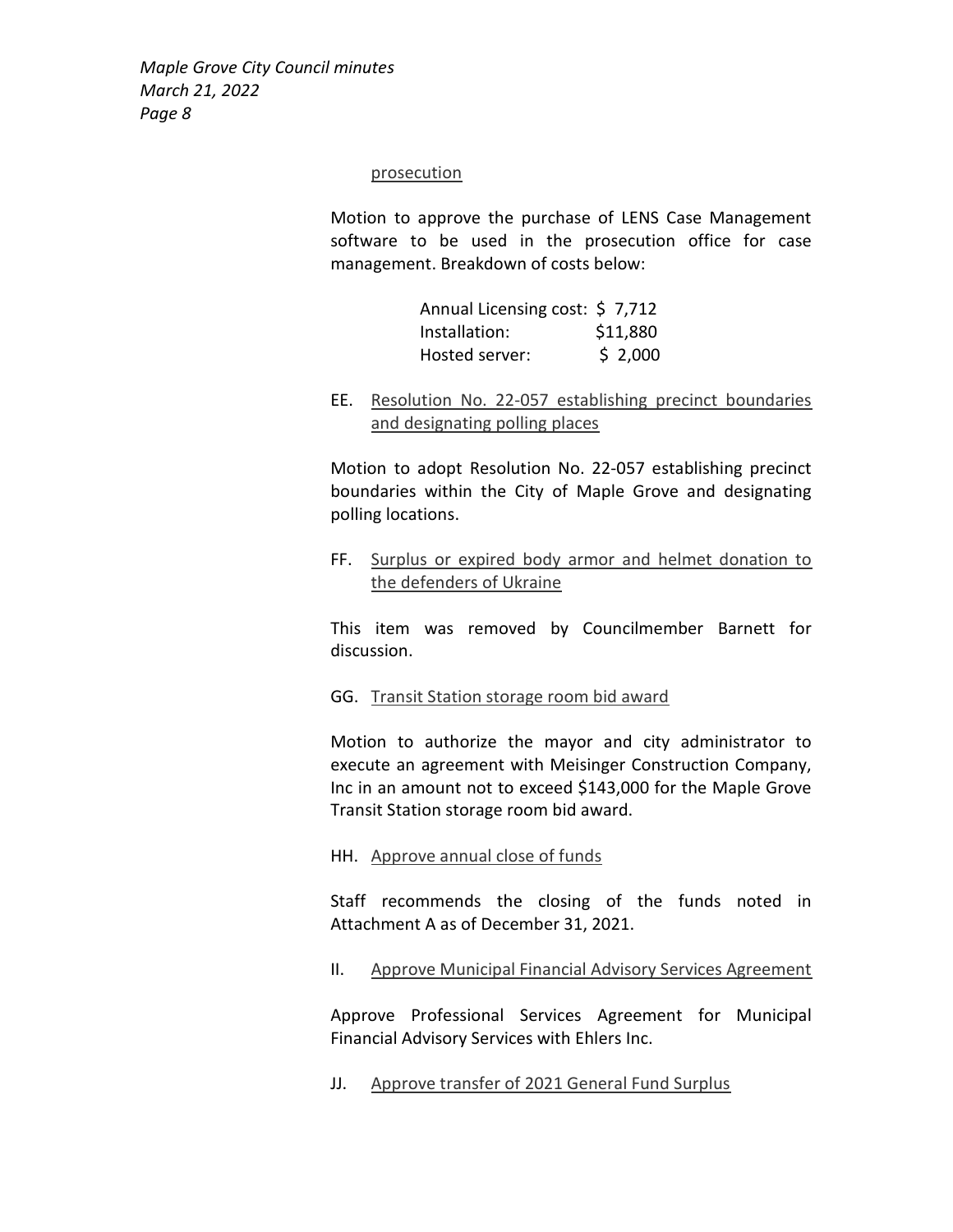Consideration of

City Council approves the following transfers from the 2021 General Fund Surplus:

| Reserved for critical building/facility               |             |
|-------------------------------------------------------|-------------|
| improvements and replacement                          | \$7,400,000 |
| Equipment reserves to fund new or                     |             |
| replaced items                                        | \$1,150,000 |
| Road Reconstruction Fund - unused                     |             |
| sealcoat 2021 funding                                 | \$800,000   |
| Community Center Fund - Cover 2021 deficit \$ 200,000 |             |
| retain for General Fund Reserve                       |             |
| Requirements (will be at 25%)                         | \$900,000   |

### KK. Approve claims

Motion to approve claims totaling \$ 2,173,592.31.

Motion by Councilmember Jaeger, seconded by Councilmember Hanson, to approve the consent items as amended, removing items 3M (Arbor Lakes Business Park Phase 2 Building B Planned Unit Development stage plan and final plat), 3R (Forest Preservation Management Plan update), and 3FF (Surplus or expired body armor and helmet donation to the defenders of Ukraine). Upon call of the motion by Mayor Steffenson, there were four ayes and no nays. Motion carried.

The following items were pulled from the consent agenda.

items pulled from the agenda Regarding Item 3M (Arbor Lakes Business Park Phase 2 Building B Planned Unit Development stage plan and final plat), Councilmember Jaeger stated since the Council originally reviewed this project, the watershed has offered their approval for the project. She then reviewed the recommendations from the watershed district for this project.

> Motion by Councilmember Jaeger, seconded by Councilmember Hanson, to adopt Resolution No. 22-061 approving the Arbor Lakes Business Park Phase 2 Building B Planned Unit Development stage plan and final plat subject to:

1. Planned Unit Development agreement final review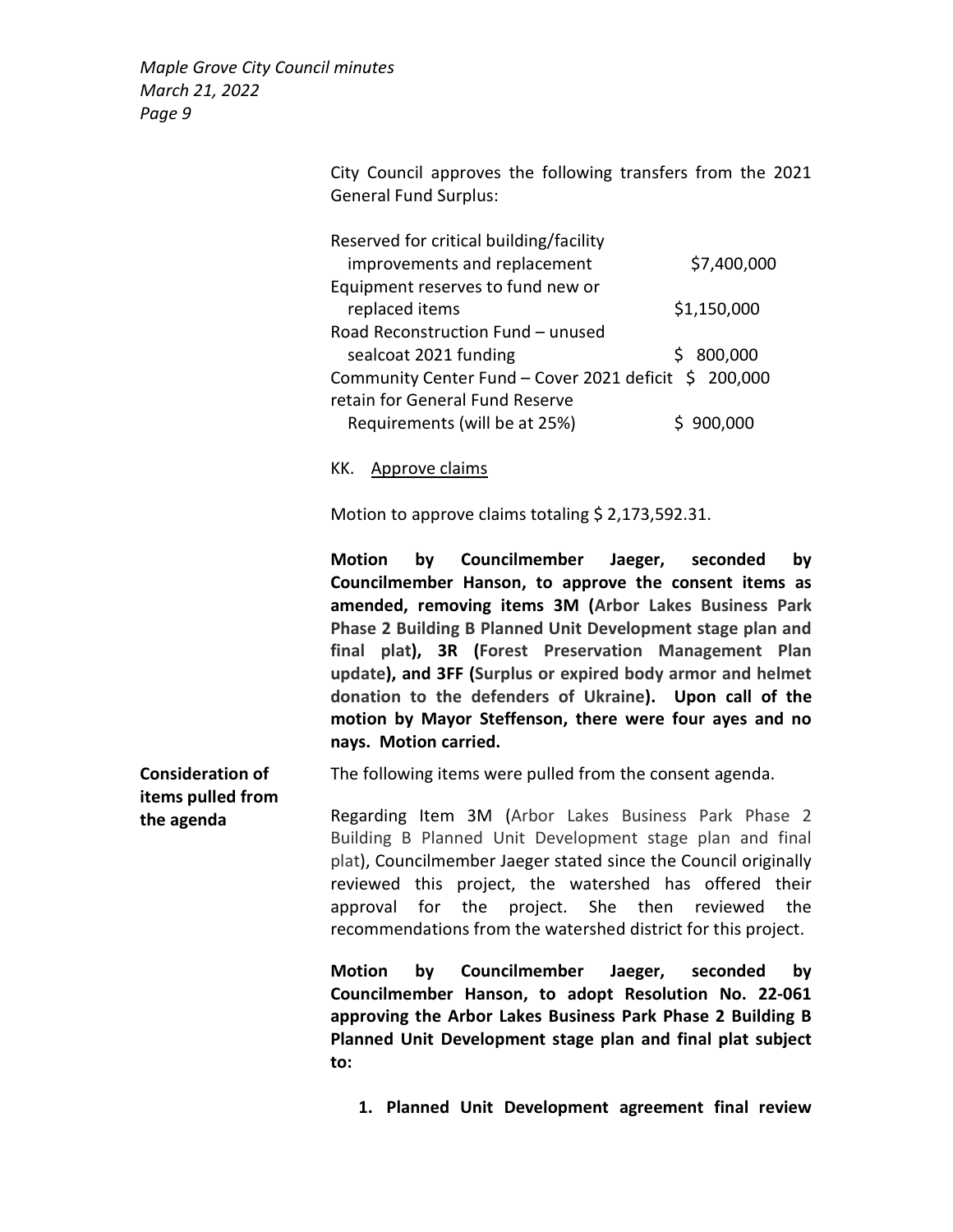> and approval of the city attorney and director of community and economic development.

Upon call of the motion by Mayor Steffenson, there were four ayes and no nays. Motion carried.

Regarding Item 3R (Forest Preservation Management Plan update), Councilmember Hanson stated in 2002 the Arbor Committee aided in developing a Forest Management Preservation Plan which has been utilized to guide the preservation and maintenance activities within the city's two forest preservation areas, along with the management of invasive species, restoring prairie areas, and providing the best management practices. She reported the Arbor Committee in conjunction with the community development staff reviewed this Forest Preservation Plan and made recommendations based on advances and best practices that have occurred in the last 20 years. She thanked the Arbor Committee and the Community Development Department for all of their hard work on this updated plan.

Motion by Councilmember Hanson, seconded by Councilmember Barnett, to adopt the revised Forest Preservation Management Plan. Upon call of the motion by Mayor Steffenson, there were four ayes and no nays. Motion carried.

Regarding Item 3FF (Surplus or expired body armor and helmet donation to the Defenders of Ukraine), Councilmember Barnett stated the Minnesota National Guard, in cooperation with the United States European Command, is conducting a nationwide drive seeking surplus or expired body armor and helmets to donate to the Defenders of Ukraine. She explained the Police Department reviewed its current inventory of body armor and helmets, which could be donated. She thanked the Police Department and the Minnesota State Patrol for their efforts.

Motion by Councilmember Barnett, seconded by Councilmember Jaeger, to approve the Police Department to donate surplus or expired ballistic vests and helmets to the Defenders of Ukraine through the Minnesota National Guard.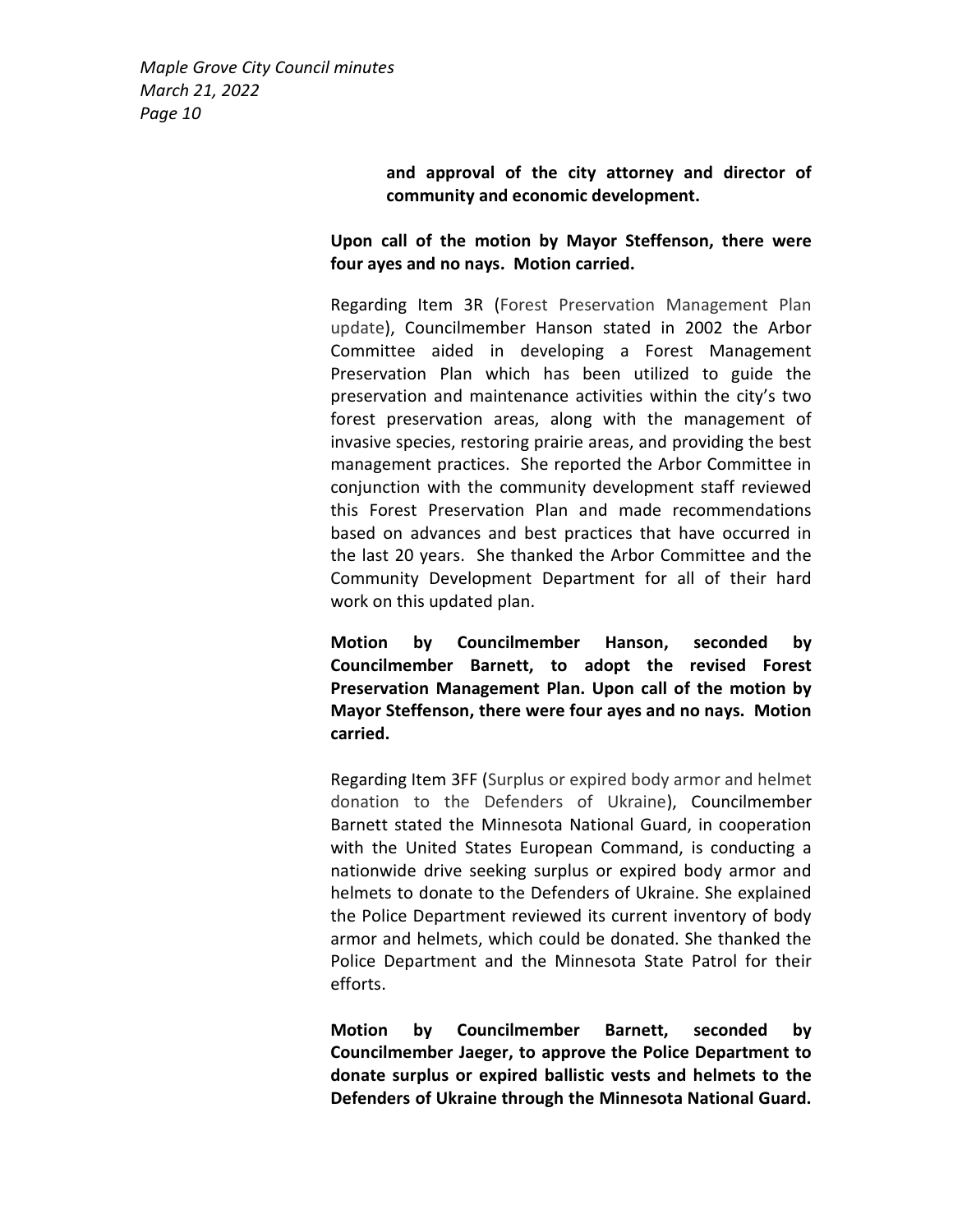> Upon call of the motion by Mayor Steffenson, there were four ayes and no nays. Motion carried.

#### Special business

**Open forum** There were no open forum issues brought before the Council at this meeting.

Recognition of Patrick Farrens, Executive Fire **Officer** Fire Chief Bush recognized Executive Fire Officer Patrick Farrens for completion of the legacy four-year Executive Fire Officer Program at the National Fire Academy in Emmitsburg, Maryland. He reported in October of 2018, Patrick Farrens was selected to participate in the National Fire Academy (NFA) Executive Fire Officer (EFO) Program. This program provides professional development through a unique series of four graduate and upper-division baccalaureate equivalent courses taken over a four-year period. Students are required to attend classes each year and complete Applied Research Projects investigating key issues or identified problems important to the fire service.

> Fire Chief Bush explained the NFA EFO program provides senior fire officers with a broad perspective on various facets of fire and emergency services administration. Students are selected based on two criteria. The first is a service requirement to hold key positions of authority or leadership within their agency. The second is an academic requirement that applicants possess a minimum of a baccalaureate degree from a nationally or regionally accredited institution recognized by the U.S. Department of Education. He commented further on this highly competitive program and commended Executive Fire Officer Farrens on his tremendous accomplishment.

> Executive Fire Officer Farrens thanked the Council for giving him the opportunity to attend this course. He discussed the three papers he wrote while attending the course and the policies that have been implemented into the city, which addressed false alarms, identifying the tracking of annual inspections, and evaluating fire activities during the pandemic. He thanked the City Council for their strong leadership and support. A round of applause was offered by all in attendance.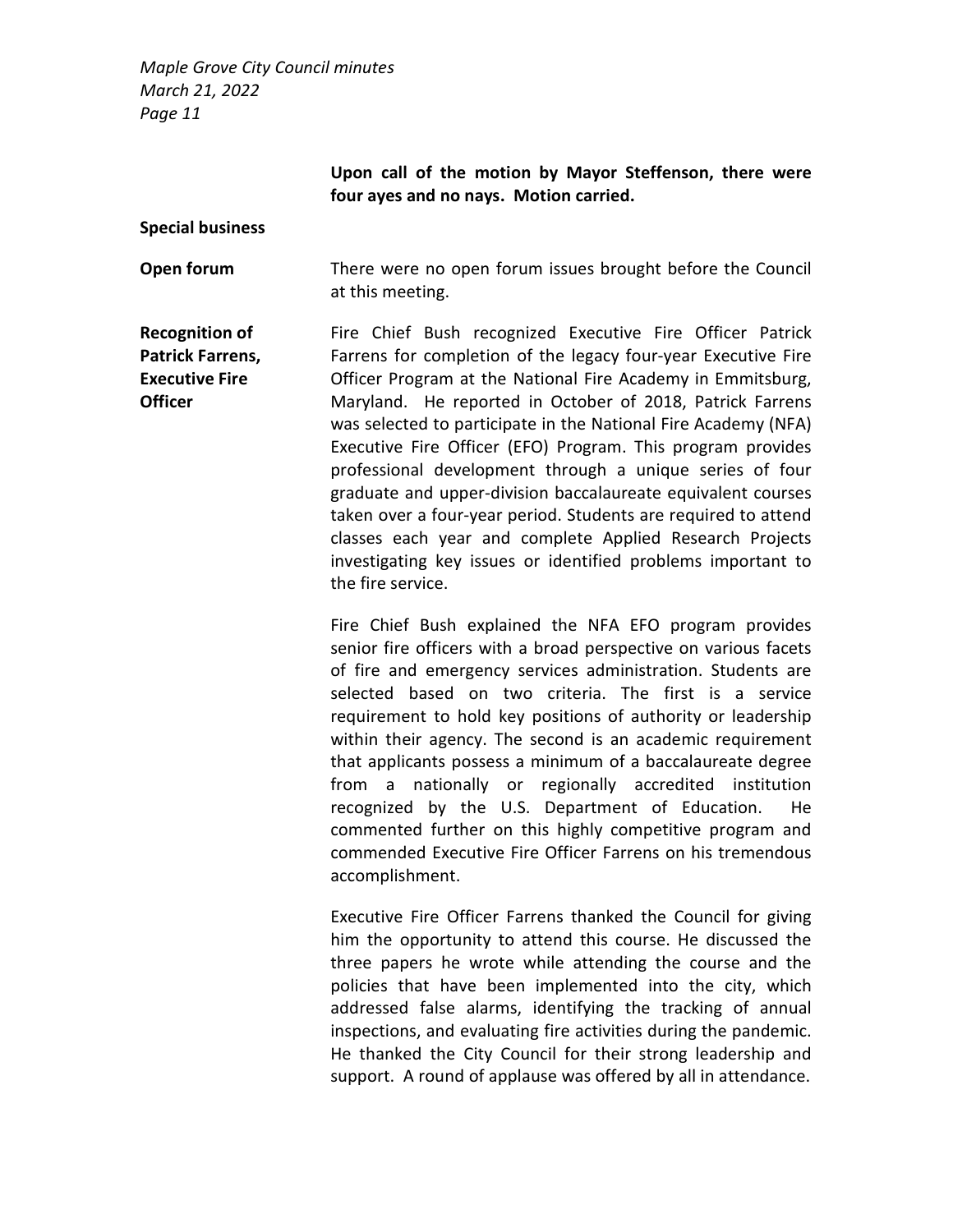#### Public hearings

7:30 p.m. public hearing

2022 Street Rehabilitation Program

Resolution No. 22-063

Assistant City Engineer Hale explained Project 22-01 consists of local streets in the Townhouse Villages at Eagle Lake area (159 single family detached units, 257 multifamily attached (high density) units, commercial property (3.03 acres), and city/institutional property (4.44 acres)) proposed to be assessed. He noted Project 22-02 consists of local streets in the Deerwood Homes and Eagle Lake areas (340 single family detached units and six single family attached (medium density) units, and city/institutional property (52.23 acres)) proposed to be assessed. The total number of properties proposed to be assessed in the 2022 Street Rehabilitation program is 499 single family detached units, 257 multifamily attached (high density) units, six single family attached (medium density) units, 3.03 acres of commercial, and 56.67 acres of city/institutional. Project 22-03 consists of the Maple Grove Middle School parks trails. The timeline and phasing of the project was discussed, along with the city's project funding philosophy. Staff commented further on the proposed street rehabilitation project and recommended approval.

Councilmember Hanson questioned what age residents had to be for the senior deferral program. Public Works Director/City Engineer stated residents had to be 65 years of age.

Councilmember Hanson reported she had her street redone last summer. She noted the workers were very accommodating and she was very pleased with how her street turned out. She encouraged residents to pay down their assessment as quickly as possible in order to avoid paying the 4% interest.

Mayor Steffenson encouraged residents to speak with staff if they have weddings, graduation parties or other large gatherings planned for this summer.

Motion by Councilmember Hanson, seconded by Councilmember Jaeger, to open the public hearing. Upon call of the motion by Mayor Steffenson, there were four ayes and no nays. Motion carried.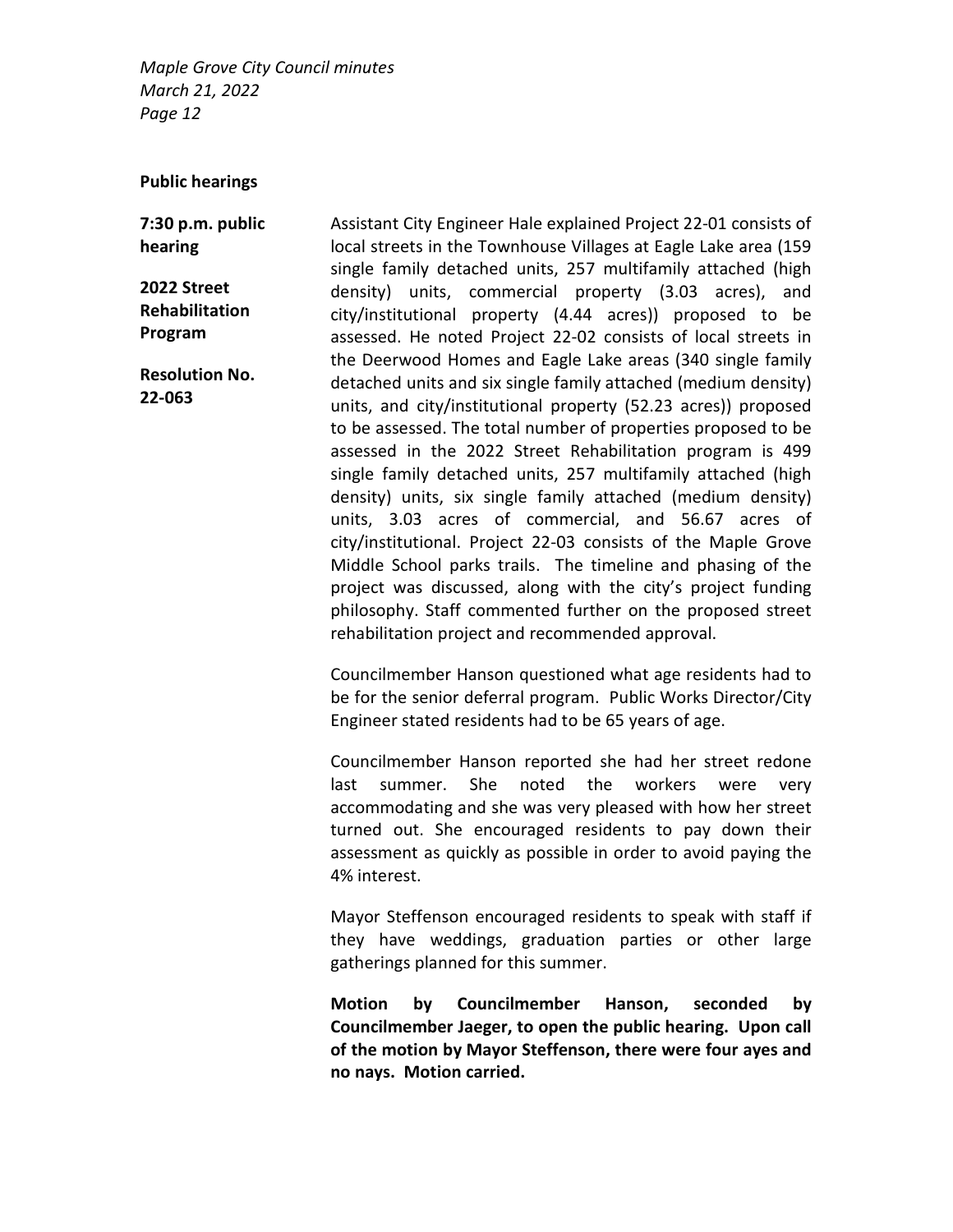> Mayor Steffenson opened the public hearing at 8:03 p.m. and asked if anyone would like to address this issue.

> Motion by Councilmember Hanson, seconded by Councilmember Jaeger, to receive letters of objection from property owners. Upon call of the motion by Mayor Steffenson, there were four ayes and no nays. Motion carried.

> Aaron Woods, 10775 69<sup>th</sup> Avenue North, stated he opposed this project. He reported the inconvenience of the project was not a concern to him. Rather it was the project cost and the necessity of the project. He believed residents were not concerned about patchwork on the streets given the fact their property taxes were slated to go up 28% per household. He stated Eagle Lake Boulevard was the only main thoroughfare with sidewalks, yet all residents were being charged for sidewalks. He anticipated his property value would not increase when this project was done. He discussed how inflation was at an all-time high and suggested the city reconsider the timing of this project. He questioned why Maple Grove and Brooklyn Park's assessment policies were so different. Public Works Director/City Engineer Ashfeld stated cities approach their street reconstruction program differently. He noted some cities finance these improvements through franchise fees while others use the General Fund levy. He stated there was no outside funding for local residential streets. He indicated this meant the city was required to rehabilitate and reconstruct all city streets in order to maintain property values.

> Mr. Woods voiced his concern again regarding the assessment he would be receiving for his street.

> Mayor Steffenson stated he understood Mr. Woods was not happy with the proposed assessment. He reported the city has very limited options available to reconstruct roads. He explained roads have to be reconstructed in order to remain passable. Public Works Director/City Engineer Ashfeld commented further on how the City Council had wisely set aside funds in the past to assist with street reconstruction projects. He reported some communities assess 100% for the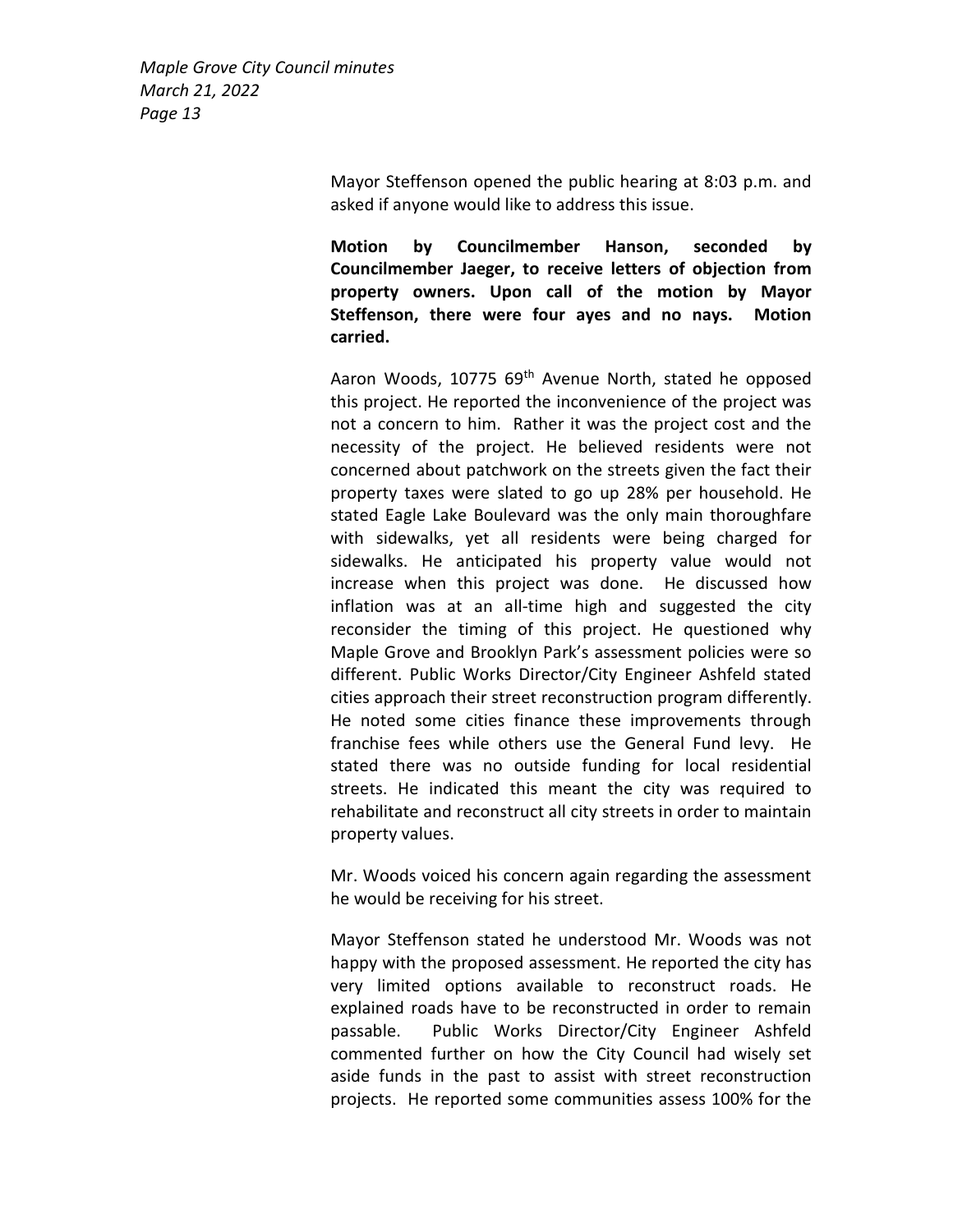cost of the improvements.

Bradley Bretl, 11009 69<sup>th</sup> Avenue North, stated he opposed the proposed street project. He questioned why the city wasn't considering putting utilities underground or having fiber optics added as a part of this project. He noted he spoke with the electrical company and understood this work would be done in three years. He suggested the street project be pushed back three years in order to align with this work. He stated he walked his dogs every day on these roads and he did not believe they were in such a state of disrepair that the work had to be done in 2022.

Mayor Steffenson commented the electrical companies and the fiber optic companies know when the city is doing this work and noted the city has worked with the electrical companies to put wires underground. He indicated it was the city's preference to have wires underground. Assistant City Engineer Hale reported the city shared with all of the utility companies the five-year street rehabilitation plan. Public Works Director/City Engineer Ashfeld indicated the city has done some projects in the past undergrounding electric lines, which was quite expensive. He stated there were very few companies interested in doing fiber optics, because it is not cost effective.

Mayor Steffenson explained if this project were delayed the price for the project would continue to rise.

Further discussion ensued regarding the expense of putting overhead power lines underground.

Mr. Bretl thanked staff for all of this information. He stated with the cost of oil being so high at this time, he would like the city to reconsider this project in the hopes of bringing costs down in the coming years.

Thomas Kummeth, 7198 Deerwood Lane North, reported he has been a resident of Maple Grove for 27 years. He indicated his neighborhood has very few patches and has never been milled and overlayed. In addition, he believed the curb and gutter was in good condition. He explained he put a great deal of money into a concrete apron and he was now concerned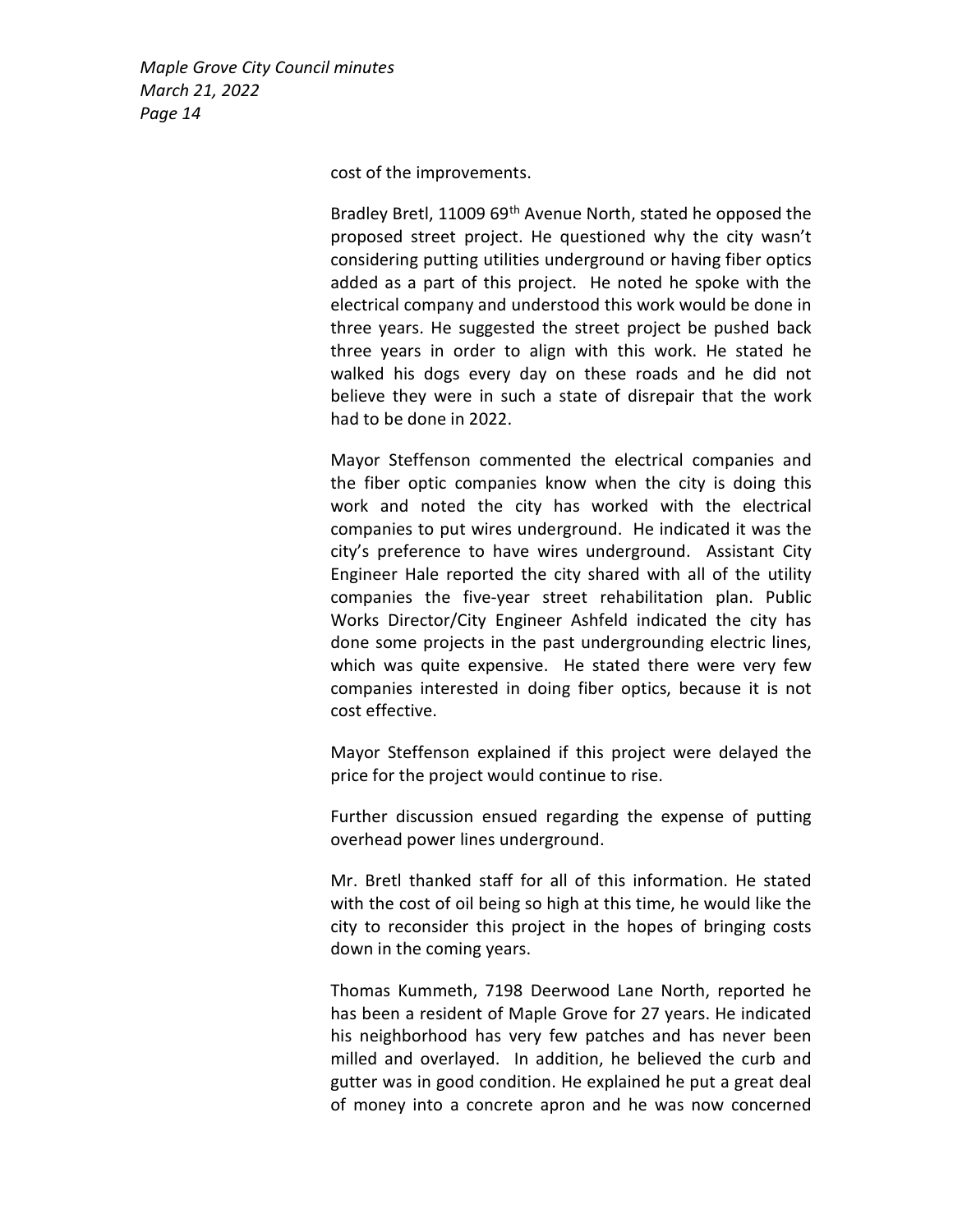> with how it would be cut out and replaced. He stated he wanted the new apron to match the quality and color of his current apron.

> Councilmember Hanson reported the contractor did a great job replacing the concrete aprons in her neighborhood.

> Mr. Kummeth asked if the city could replace just the street and not the curb and gutter. Assistant City Engineer Hale explained the city received negative feedback after trying this in a different neighborhood. For this reason, when neighborhoods reach a two-thirds replacement level, all curbs and gutters are replaced.

> Paul Klingbeil, 11648 Gentilly Road, stated he lives on a small street that was all asphalt and he has a concrete apron. He asked if his street would be receiving curbs. Assistant City Engineer Hale indicated he would have to investigate this further.

> Mr. Klingbeil questioned if it was fair for the residents living on Gentilly Road to be paying the same assessment as the other residents given the fact his street does not have concrete curb and gutter. He believed this was not fair. Assistant City Engineer Hale reported he would look into this further and would report back to Mr. Klingbeil.

> Wes Ketelsen, 10936 69<sup>th</sup> Avenue North, indicated he has lived on his property for the past 36 years. He stated 10 years ago the city came through and put in sewer lines and concrete aprons along 69<sup>th</sup> Avenue. He believed it was inappropriate for the city to now come back and tear his apron and charge him again for this work. Has asked that the city consider this request. Assistant City Engineer Hale noted staff would take this under consideration.

> Tom Dehler, 11261 Eagle Lake Boulevard N, questioned how the city would be communicating with residents. Assistant City Engineer Hale reported initial communications will be done via US Mail, and future communications will be done with door hangers.

> Mr. Dehler inquired how Amazon, FedEx and UPS packages will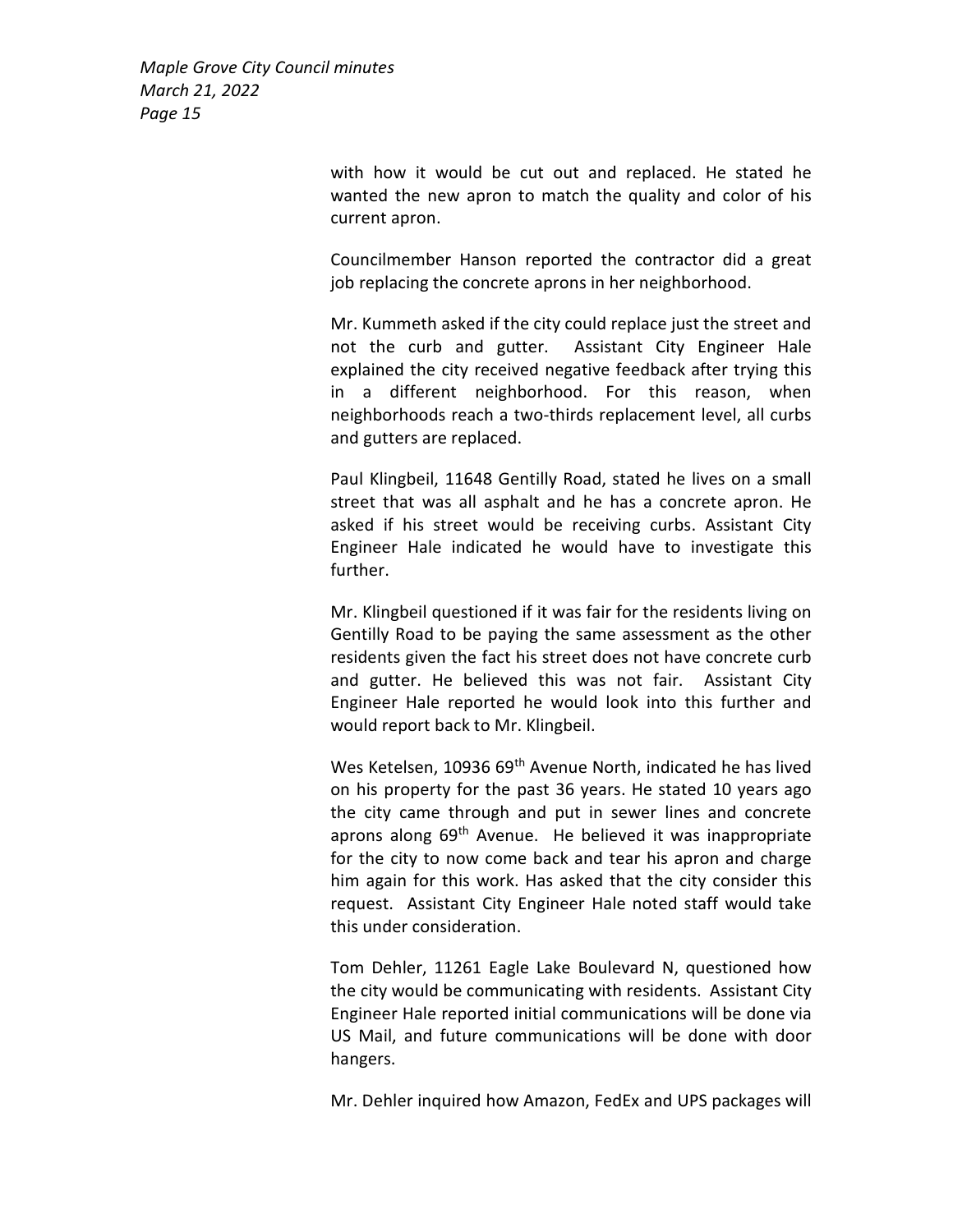> be delivered during the street reconstruction project. Assistant City Engineer Hale reported streets are generally passable and if not, workers will take the packages and bring them to homes.

> Mr. Dehler asked if residents could work with the contractor to have their asphalt driveways done in conjunction with the street project. Assistant City Engineer Hale commented this cannot be done as a part of this project because driveways used different asphalt and different equipment than streets. However, he encouraged residents interested in completing this work to contact Joe Bzdok, the project coordinator. He advised that asphalt driveways be replaced after the new aprons were complete.

> Mr. Dehler requested the Council consider using a single garbage hauler in order to reduce the wear and tear on the city's streets. Public Works Director/City Engineer Ashfeld reported the city has considered organized garbage collection and this was always a difficult issue, because residents take advantage of the free competition. He explained there was a study done by the University of Minnesota a number of years ago as to the direct impacts on roadways from garbage trucks and there were minimal impacts.

> Jeff Robinson, 7110 Yorktown Lane N, questioned if the assessment will be locked in.

> Mayor Steffenson reported this would be locked in if the Council approves the project at this meeting. He explained if the bids came in higher than estimated, the city would absorb this cost.

> Mr. Robinson discussed the walkway that was in front of his property, along with seven beautiful Ash trees. He stated it was his understanding the seven trees would be removed and asked if they would be replaced. Assistant City Engineer Hale commented the city would look to replace these trees behind the trail.

> Mr. Robinson questioned if this project would be able to be completed this year. Assistant City Engineer Hale stated he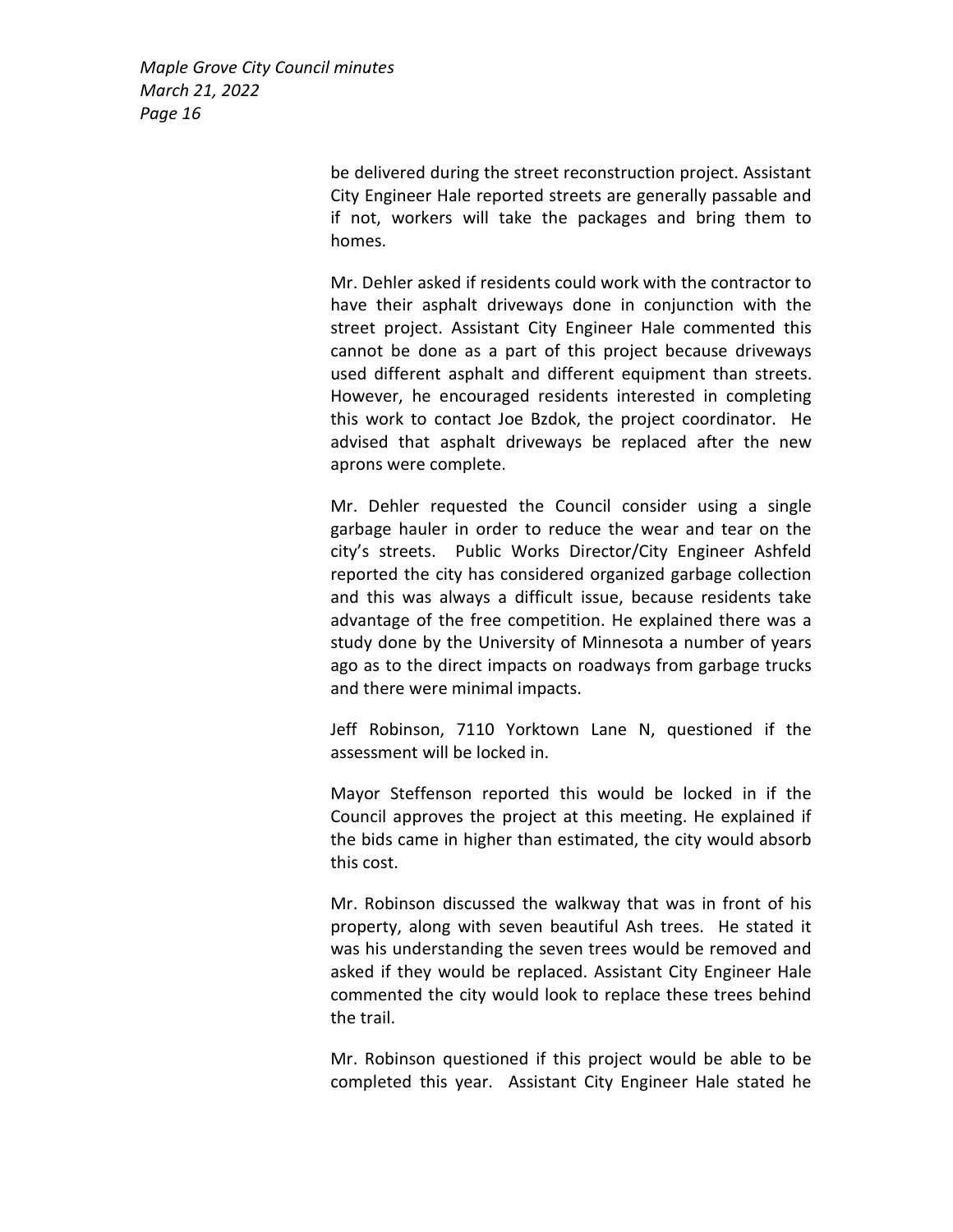was confident the project would be completed yet this year.

Mr. Robinson thanked the city for taking his questions and stated for the record, that he was for the project.

Ron Fideldy, 6930 Trenton Lane, stated he has owned this property since 1928. He explained he supported this project being completed and he believed the city was offering a fair price for the improvements.

Julie Beckman, 11500 72<sup>nd</sup> Avenue North, indicated she has a disabled son and reported she would need to get to and from her driveway on a daily basis. She reported there was another gentleman in the neighborhood that had severe short-term memory loss and required Metro Mobility every day. Assistant City Engineer Hale stated staff can make the crews aware of these situations and accommodations can be made.

Ms. Beckman questioned why all of the curb was being replaced when not all of it was in poor condition. Assistant City Engineer Hale stated when the project area reaches a point where two thirds of the area needs replacement, then the entire project area is replaced.

Mr. Beckman asked why the city doesn't consider mill and overlay projects versus full reconstructions. She expressed concern with the fact her property taxes were going up significantly and questioned if the value of her home would go up \$7,000 after her street was complete. Public Works Director/City Engineer Ashfeld reported the city was not guaranteeing property values will go up \$7,000 but if neighborhoods are allowed to have streets that are blighted, property values will very well decrease.

Ms. Beckman inquired what the law states. Public Works Director/City Engineer Ashfeld reviewed State Statute 429 which governs special assessments. He discussed how property values should go up to the amount of an assessment. He stated newly paved streets, utilities, sewer and water lines were highly sustainable on an assessment challenge. He commented on this type of project as it relates to street reconstruction, it is not so much about the increased value, but rather the preservation of property value. He explained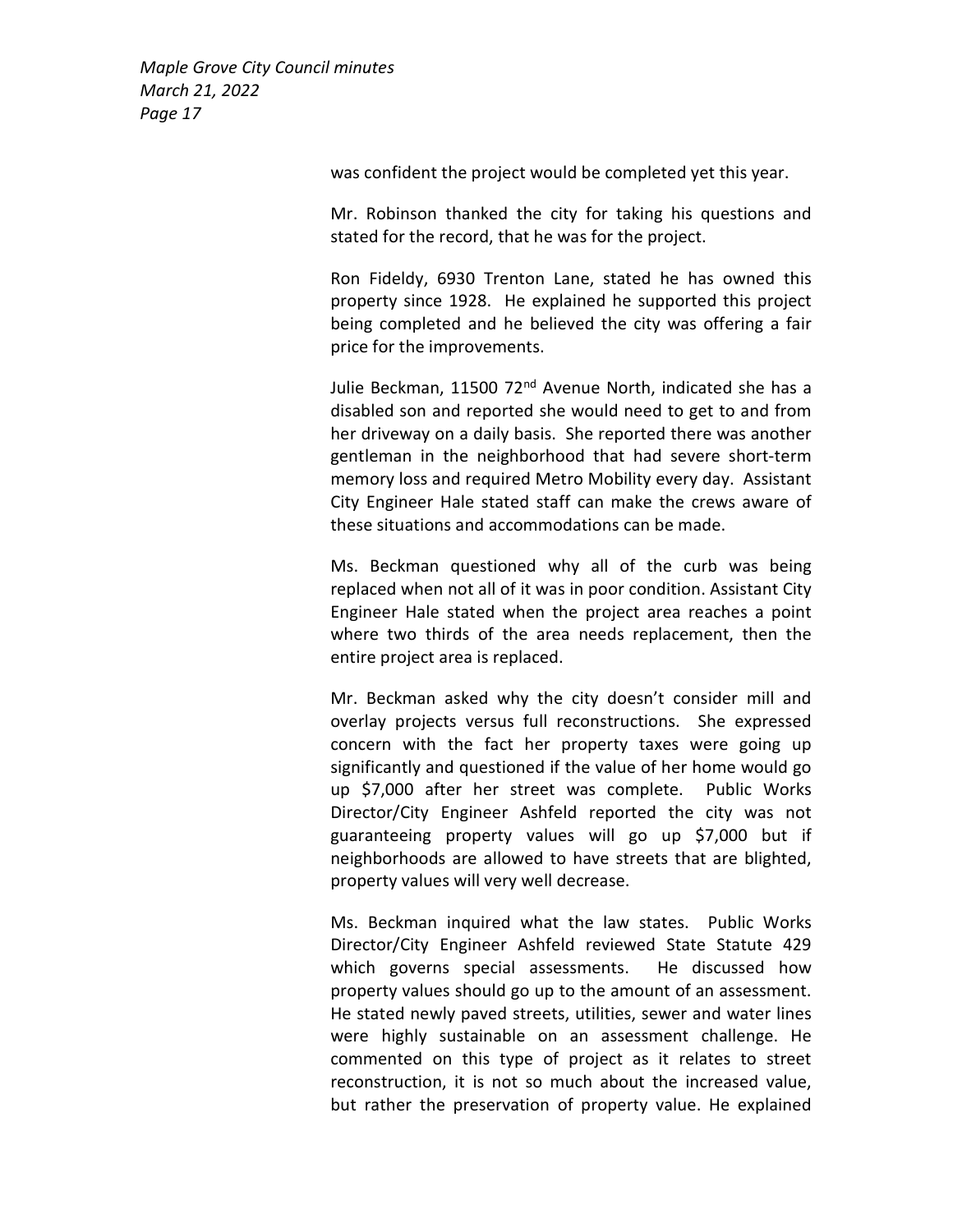> the city was not looking to fight residents on the project, but rather was offering to preserve the aesthetics and values of the properties within the neighborhood. He reported residents have the right to challenge the project. He commented if the entire neighborhood wished to challenge the project, the city could proceed with another neighborhood that is scheduled to have their streets completed.

> Councilmember Hanson reported the City of St. Paul does mill and overlay projects and they do not last very long. She explained if this neighborhood were to be milled and overlayed, there would be much more disruption in the neighborhood than if the streets were reconstructed.

> Skip Melin, 6812-6850 Hemlock Lane, thanked the Council for allowing him to speak. He discussed the total amount being assessed to this commercial property and explained it would greatly impact his tenants. He requested the city reconsider the assessment amount to make this more equitable. Assistant City Engineer Hale discussed how commercial properties were assessed in the City of Maple Grove and noted he would be more than happy to discuss this further with Mr. Melin after the meeting.

> Chad Grismer, 11212 Pheasant Lane, reported his street has deteriorated over the past few years and noted he supported the proposed project. He asked if the city park at the Maple Grove Middle School was being reconstructed as part of this project. Public Works Director/City Engineer Ashfeld reported these trails would be reconstructed.

> Thomas Breidenbach, 10692 Eagle Lake Boulevard, requested a more substantial curb be installed along North Eagle Lake Boulevard. Assistant City Engineer Hale stated he would investigate this further.

> Mr. Breidenbach requested staff investigate the potential of installing fiber optics with this project, especially with more people working from home. Assistant City Engineer Hale encouraged the neighborhood to make this request to a utility company.

> Mr. Breidenbach requested staff review the historical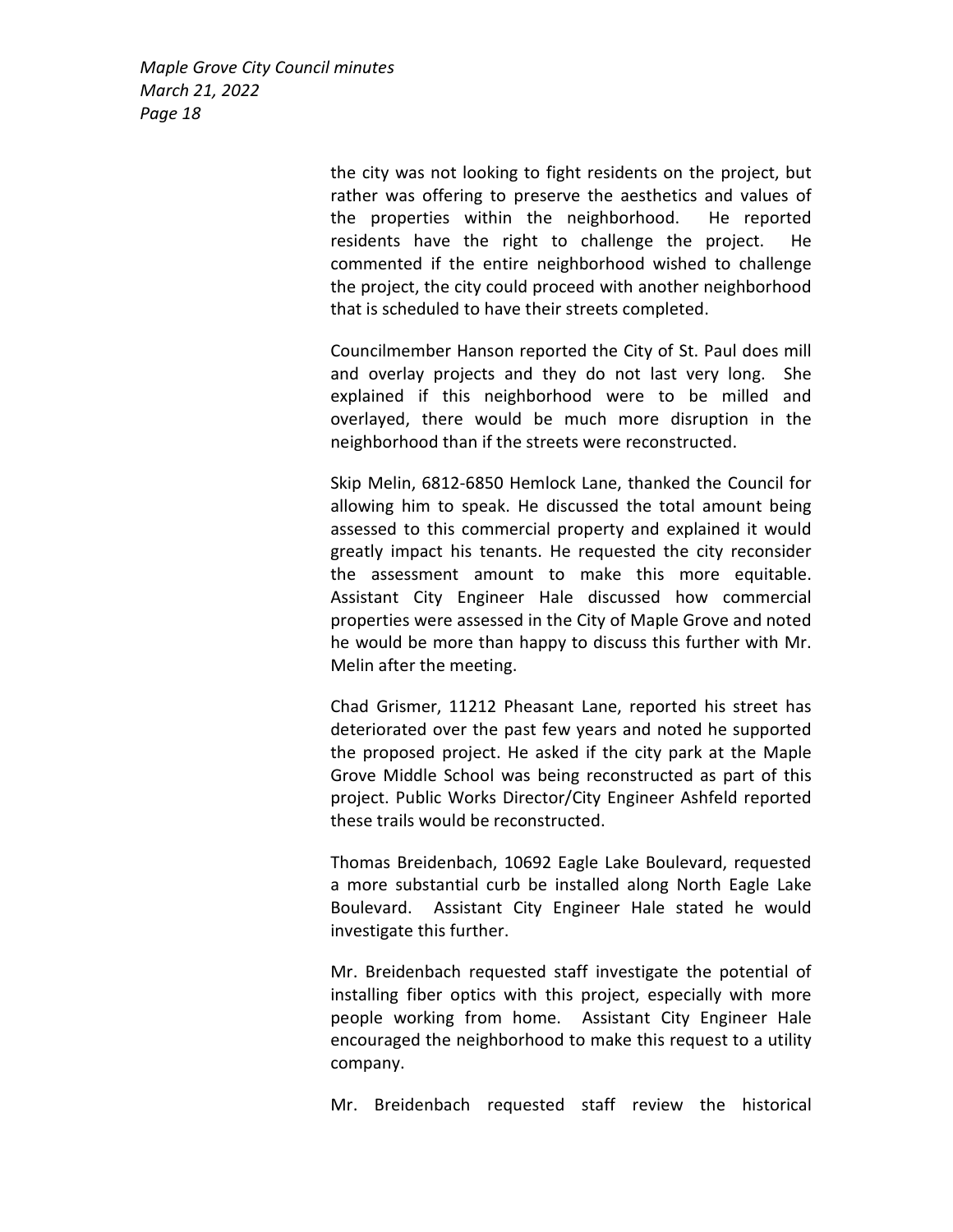> assessment rates with the residents in attendance. Assistant City Engineer Hale reviewed the historical assessment rates for the past 10 years.

> Mr. Breidenbach asked what he should do if he would like his driveway apron widened. Assistant City Engineer Hale encouraged Mr. Breidenbach to speak with staff further regarding this matter.

> Motion by Councilmember Hanson, seconded by Councilmember Jaeger, to close the public hearing at 9:05 p.m. Upon call of the motion by Mayor Steffenson, there were four ayes and no nays. Motion carried.

> Councilmember Barnett explained the city made a plan five years ago and she did not believe now was the time to deviate from the plan that was made. She supported the city moving forward with the plan and noted she would be supporting the projects as proposed.

> Councilmember Jaeger agreed. She reported there have been a lot of bad times over the past 20 years and stated costs would only continue to rise if this project were to be pushed off another few years. She feared there was no good time for these projects. She stated she would be supporting this project moving forward at this time.

> Councilmember Hanson commented it would be more damaging to delay this project than to move it forward. She stated it was hard for her to support the assessment last year and she understood this was a lot of money. She indicated the assessment would be spread over 20 years. She thanked the residents who came forward and voiced their concerns and noted these concerns have been heard.

> Motion by Councilmember Hanson, seconded by Councilmember Barnett, to adopt Resolution No. 22-063 ordering Townhouse Villages at Eagle Lake Project No. 22-01 and Deerwood Homes and Eagle Lake Area Project No. 22-02, adopting the special assessments against benefitted lands, ordering plans, approving plans and authorizing advertisement for bids.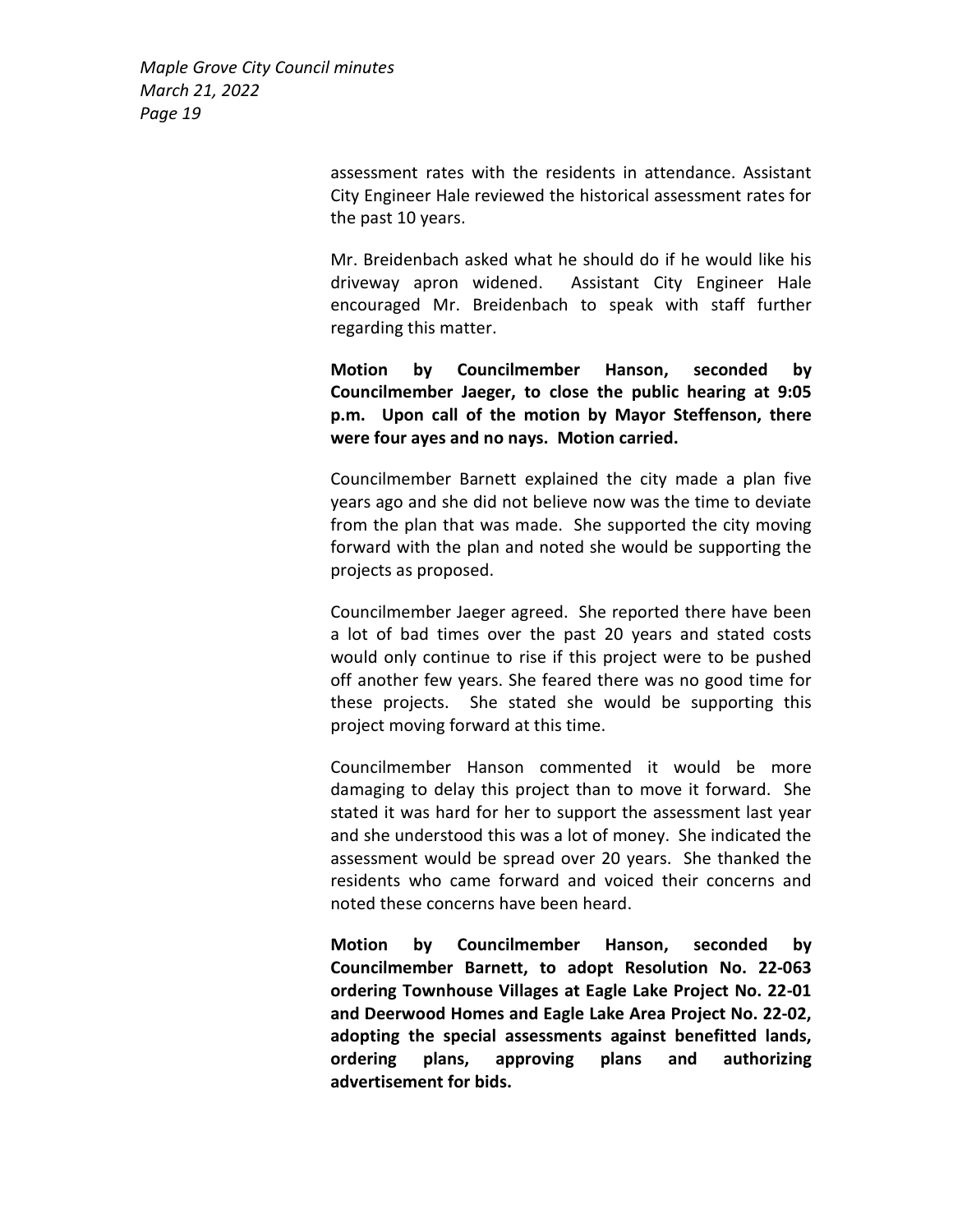> Mayor Steffenson stated he echoed the comments made by Councilmember Hanson. He explained his street would be redone in the next five years and noted his street needs it because of poor soil conditions. He understood this was a difficult meeting for the Council to get through each year but reported the city created a five-year plan for its streets and at this point in time, the properties in the city have paid for their streets through assessments. He indicated it would be tough to change the assessment policy at this time.

> Councilmember Jaeger reported her streets are private and there are only two or three developments in Maple Grove that have private streets. She explained private streets had to be paid 100% by the residents within the development. She indicated the residents with public streets only have to pay for 50% of their streets, while residents living on private streets have to pay for 100% of the expense.

> Upon call of the motion by Mayor Steffenson, there were four ayes and no nays. Motion carried.

| <b>Community and</b><br>economic<br>development<br>items |                                                                                                                                                                                 |
|----------------------------------------------------------|---------------------------------------------------------------------------------------------------------------------------------------------------------------------------------|
| Report on<br>upcoming<br>community and                   | Community and Economic Development Director Hogeboom<br>updated the Council regarding the following:                                                                            |
| economic<br>development<br>items                         | The Planning Commission would meet next on Monday,<br>$\bullet$<br>March 28 where the group would be discussing a<br>residential variance request, and a zoning text amendment. |
|                                                          | The LCD billboard would be under construction along I-94<br>and the city hopes to have this completed by the end of<br>May.                                                     |
| <b>Engineering-</b><br>public works<br>items             |                                                                                                                                                                                 |
| <b>Report on</b><br>upcoming                             | Director of Public Works/City Engineer Ashfeld updated the<br>Council regarding the following:                                                                                  |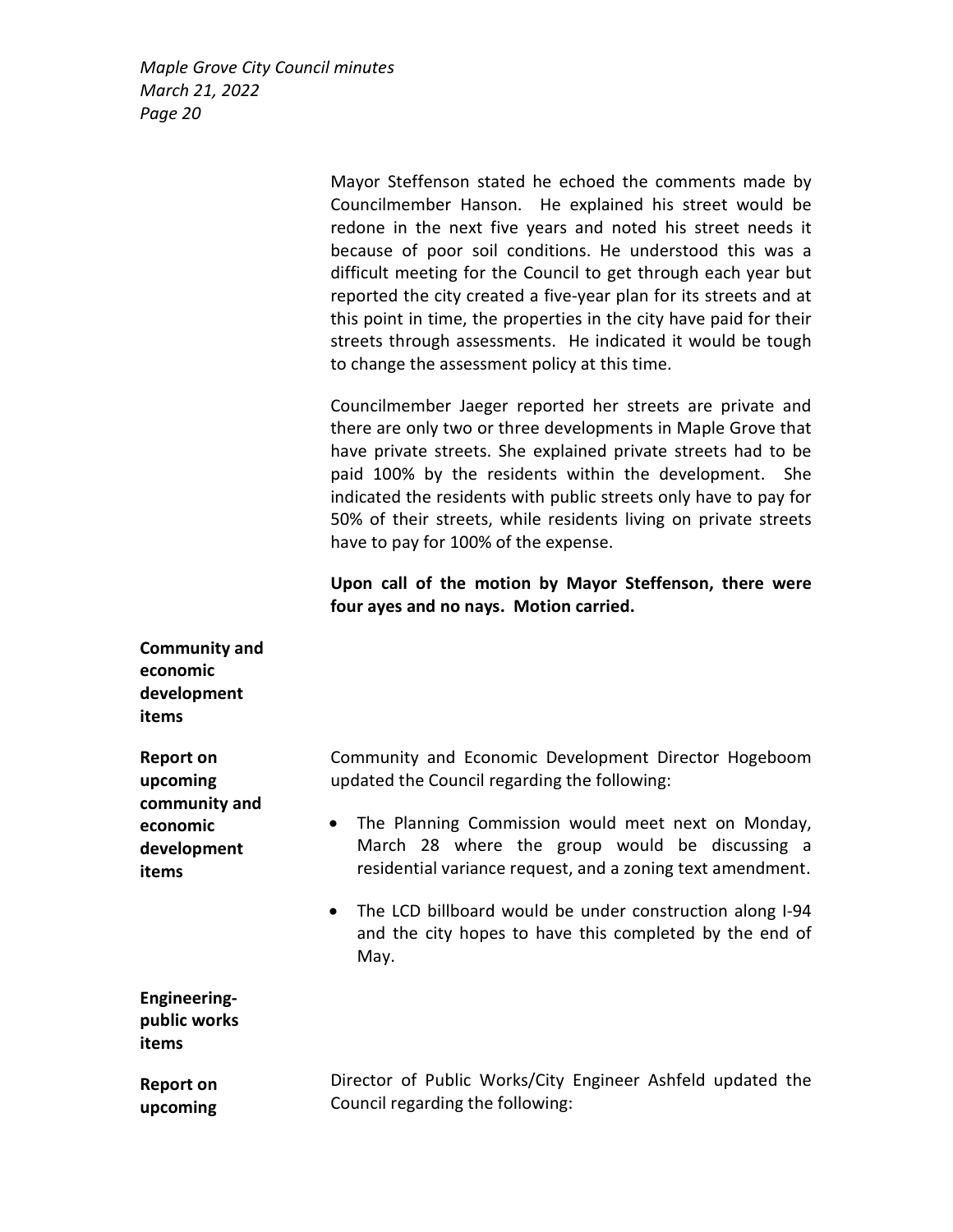| engineering<br>items               | The spring newsletter has been sent out and information<br>regarding the spring clean-up was included.                                                                                                                                                                                                                                                                                                                                                                                                                                                                                                                                                                              |
|------------------------------------|-------------------------------------------------------------------------------------------------------------------------------------------------------------------------------------------------------------------------------------------------------------------------------------------------------------------------------------------------------------------------------------------------------------------------------------------------------------------------------------------------------------------------------------------------------------------------------------------------------------------------------------------------------------------------------------|
|                                    | Staff was currently hiring seasonal employees.                                                                                                                                                                                                                                                                                                                                                                                                                                                                                                                                                                                                                                      |
| Administration<br>items            |                                                                                                                                                                                                                                                                                                                                                                                                                                                                                                                                                                                                                                                                                     |
| 2022 community<br>survey questions | Mike Opatz stated staff is seeking City Council approval of the<br>questions for the 2022 community survey. Staff and the survey<br>consultant Polco have been working on the 2022 city survey<br>questions. She reviewed the draft timeline of the project. The<br>City Council has approved an agreement with Policy<br>Confluence, Inc. who does business as Polco to develop and<br>conduct a 2022 mail survey for a cost of \$38,750. He reported<br>staff received a request to add one more question to the<br>survey regarding backyard chickens. He commented further on<br>the community survey and requested approval on the<br>questions for the 2022 community survey. |
|                                    | Councilmember Hanson asked if the surveys would be sent out<br>by mail randomly to households in Maple Grove. Mr. Opatz<br>reported this was the case. He explained Polco had a system<br>where households would be randomly selected and would be<br>sent a postcard letting them know about the project.<br>He<br>stated a survey link would be provided on the postcard.                                                                                                                                                                                                                                                                                                         |
|                                    | Councilmember Hanson questioned if every area in Maple<br>Grove would be included in the random selection. Mr. Opatz<br>indicated the city would be broken down into four geographic<br>spots and equal numbers would be sent to each quadrant.                                                                                                                                                                                                                                                                                                                                                                                                                                     |
|                                    | Councilmember Hanson inquired if a prepaid envelope was<br>provided to return the community surveys to the city.<br>Mr.<br>Opatz reported this was provided.                                                                                                                                                                                                                                                                                                                                                                                                                                                                                                                        |
|                                    | Mayor Steffenson discussed the questions regarding the<br>community center and reported there was no reference to<br>what the property tax increase would be if the local option<br>sales tax failed or did not go forward. He asked if it was<br>appropriate to delineate this cost as part of the survey as well.<br>Mr. Opatz stated he still had time to adjust the questions to                                                                                                                                                                                                                                                                                                |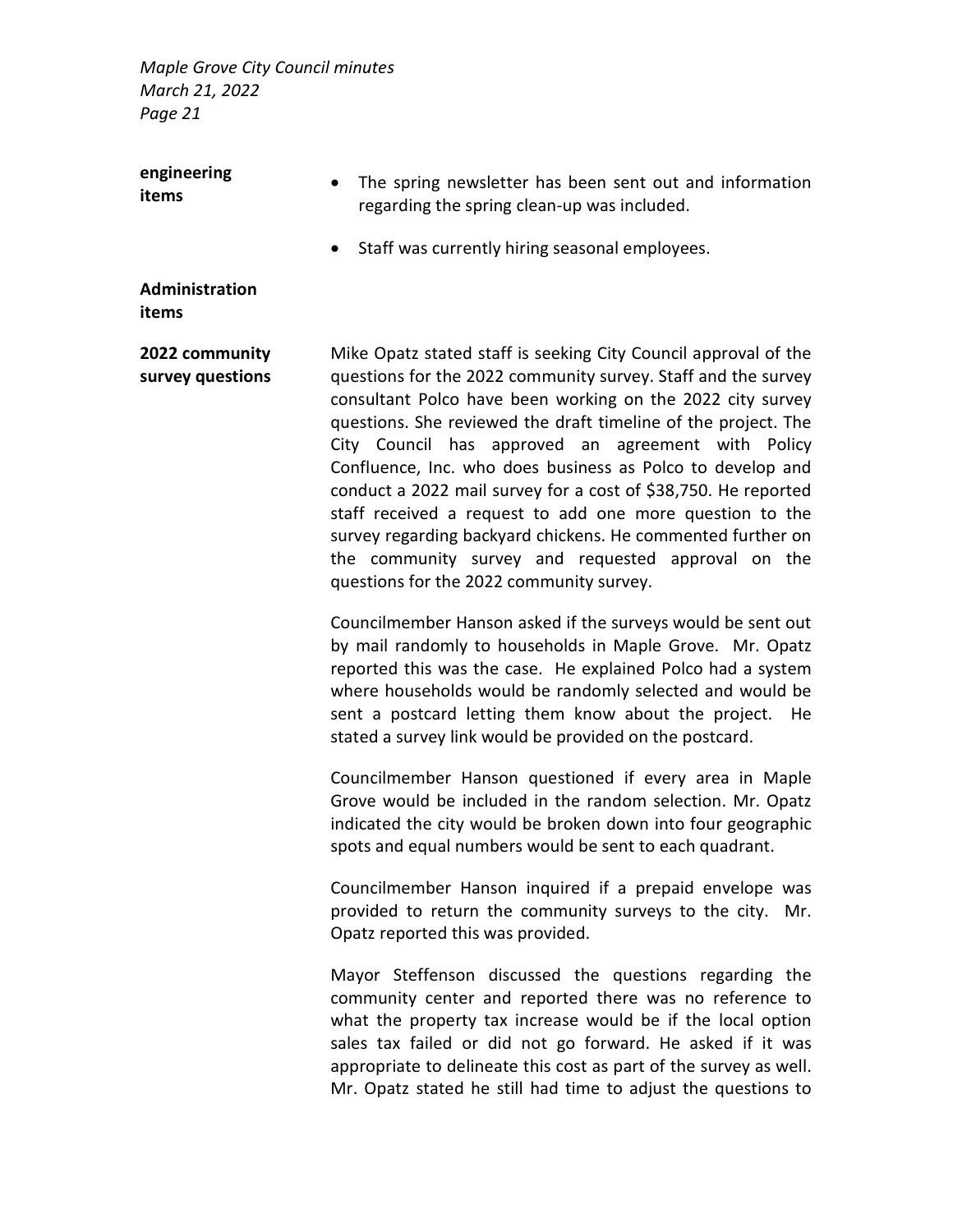provide this clarity to those taking the survey.

Councilmember Barnett believed it would be fair to show residents what the alternative is. She supported the city providing greater clarity on how there could be two different projects for the community center that would be funded in two different ways.

City Attorney Templin reported his primary concern would be to not promote the outcome of the referendum that was coming this fall. He wanted to make sure the data that was related was factual data. He explained the most direct way to do this would be to talk about the impact on property taxes of \$90 million because this was amount that was comparable to the local option sales tax. He indicated the Council could ask a survey question that would point out, if the city were to raise \$90 million through property taxes this would then provide an apple to apple comparison.

Mayor Steffenson stated this would also change the one question from \$116 million to \$90 million under the local option sales tax. Mr. Opatz reported he would work with the city attorney to revise these questions.

City Administrator Nelson commented an introductory paragraph prior to Question 17 may address the concerns the Council has been raising.

Councilmember Hanson believed this made a lot of sense.

Councilmember Barnett agreed.

Mayor Steffenson stated he did not support an additional question being added to the survey for backyard chickens.

Councilmember Hanson commented she would not object, but noting the responses would not change the Council's position on this topic.

Councilmember Barnett suggested a follow up question be added to the survey to allow the city to learn if the services being provided by the city mattered to the residents taking the survey.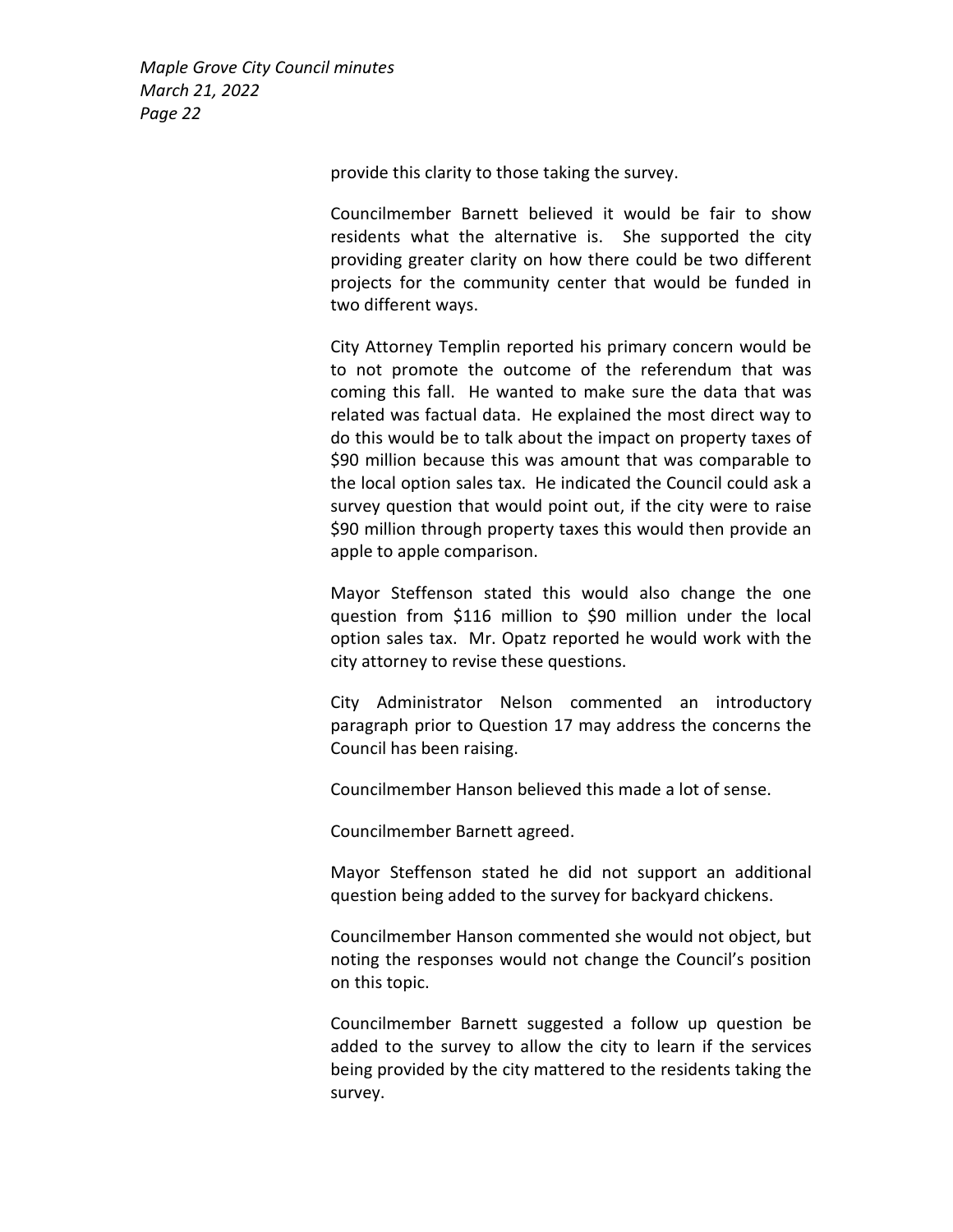Councilmember Hanson stated she supported this suggestion.

Further discussion ensued regarding how to get this metric into the survey while keeping the survey six pages long.

Mayor Steffenson suggested the "Don't Know" response being removed from all questions.

Planning Commissioner Ostaffe discussed how valuable it was to gather information on the value of the services being provided by the city. Mr. Opatz explained he would work with Polco to make adjustments to the questions in order to gather this information.

Motion by Councilmember Jaeger, seconded by Councilmember Hanson, to approve the questions as amended per the Council's discussion for the 2022 community survey.

Councilmember Barnett asked that staff provide the Council with a copy of the revised survey prior to it being sent out. City Administrator Nelson reported staff can provide the final draft of the survey to the Council prior to mailing it out to residents.

# Upon call of the motion by Mayor Steffenson, there were four ayes and no nays. Motion carried.

Report on upcoming administration items City Administrator Nelson explained that the Council has her Monday report if there are any questions. She provided the Council with an update on the city's legislative initiatives, including the efforts for the North Metro Regional Public Safety Training Facility.

Items added to the agenda Councilmember Jaeger congratulated the Maple Grove boys' hockey team for winning 2<sup>nd</sup> place in the state. She stated she would like to see this team invited to an upcoming City Council meeting.

> Councilmember Jaeger encouraged senior citizens to check their smoke detectors every spring and fall.

> Councilmember Jaeger commented the next farmers market